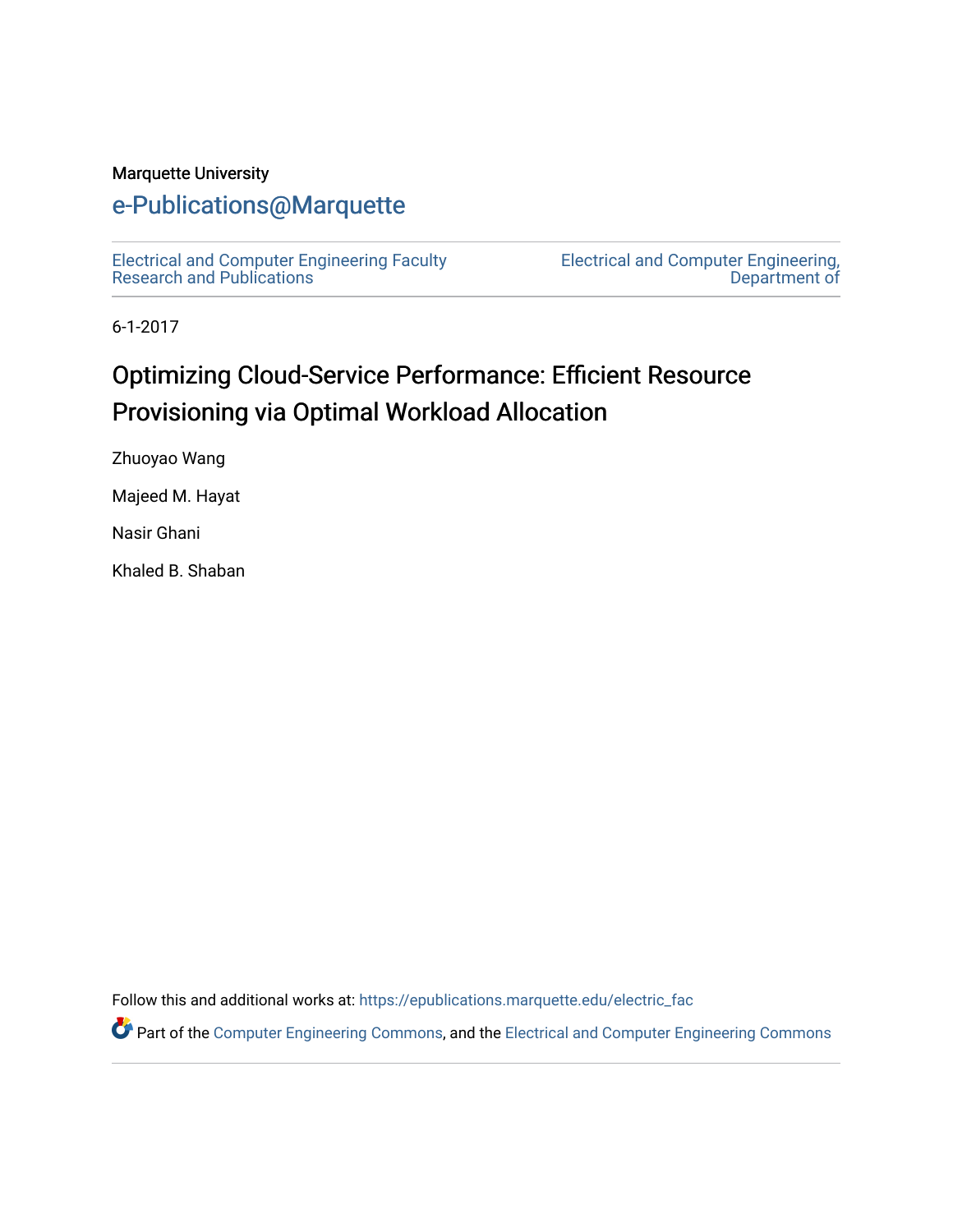**Marquette University**

# **e-Publications@Marquette**

# **Electrical and Computer Engineering Faculty Research and Publications/College of Engineering**

**This paper is NOT THE PUBLISHED VERSION; but the author's final, peer-reviewed manuscript.** The published version may be accessed by following the link in th citation below.

*IEEE Transactions on Parallel and Distributed Systems*, Vol. 28, No. 6 (June 1, 2017): 1689-1702. [DOI.](https://doi.org/10.1109/TPDS.2016.2628370) This article is © Institute of Electrical and Electronic Engineers (IEEE) and permission has been granted for this version to appear in [e-Publications@Marquette.](http://epublications.marquette.edu/) Institute of Electrical and Electronic Engineers (IEEE) does not grant permission for this article to be further copied/distributed or hosted elsewhere without the express permission from Institute of Electrical and Electronic Engineers (IEEE).

# Optimizing Cloud-Service Performance: Efficient Resource Provisioning via Optimal Workload Allocation

Zhuoyao Wang Department of Electrical and Computer Engineering, University of New Mexico Majeed M. Hayat Department of Electrical and Computer Engineering, University of New Mexico, Albuquerque, NM Nasir Ghani Department of Electrical Engineering, University of South Florida, Tampa, FL Khaled B. Shaban Computer Science and Engineering Department, Qatar University, Doha, Qatar

### Abstract

Cloud computing is being widely accepted and utilized in the business world. From the perspective of businesses utilizing the cloud, it is critical to meet their customers' requirements by achieving service-level-objectives.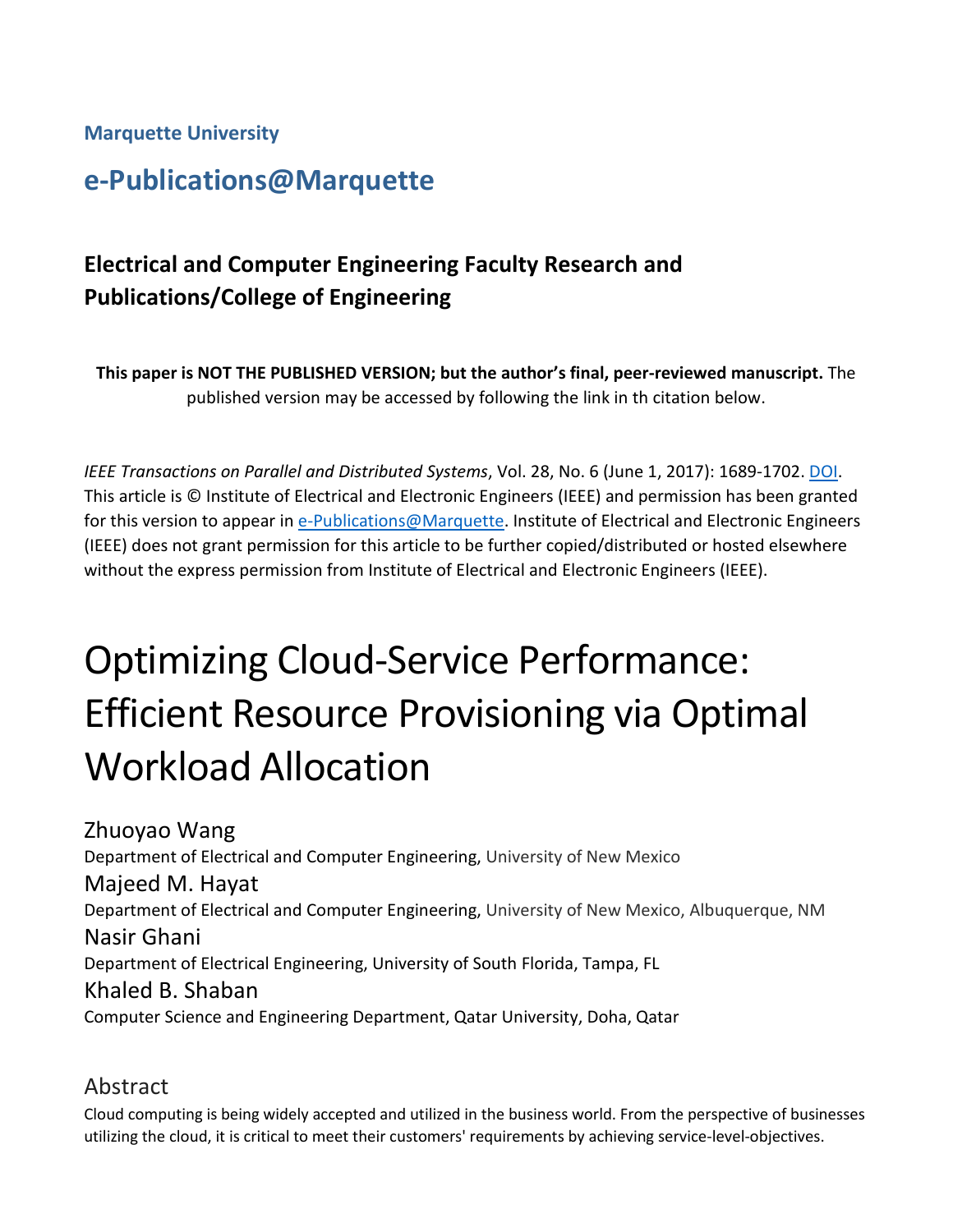Hence, the ability to accurately characterize and optimize cloud-service performance is of great importance. In this paper a stochastic multi-tenant framework is proposed to model the service of customer requests in a cloud infrastructure composed of heterogeneous virtual machines. Two cloud-service performance metrics are mathematically characterized, namely the percentile and the mean of the stochastic response time of a customer request, in closed form. Based upon the proposed multi-tenant framework, a workload allocation algorithm, termed maxmin-cloud algorithm, is then devised to optimize the performance of the cloud service. A rigorous optimality proof of the max-min-cloud algorithm is also given. Furthermore, the resource-provisioning problem in the cloud is also studied in light of the max-min-cloud algorithm. In particular, an efficient resourceprovisioning strategy is proposed for serving dynamically arriving customer requests. These findings can be used by businesses to build a better understanding of how much virtual resource in the cloud they may need to meet customers' expectations subject to cost constraints.



## SECTION 1 Introduction

Cloud computing is having a profound effect in today's business world. Many services, including email service, application hosting, data storage, e-commerce and so on, have been implemented on cloud infrastructures. When a cloud consumer (refers to a business in this paper) is deploying a cloud-based service, it is essential for the business to deliver services that satisfy customers' requirements by having adequate computing resources, namely virtual machines (VMs). Meanwhile, it is also important for the business to avoid the cost of having unnecessary VMs (i.e., excessive computing power beyond its need). Therefore, an analytical model that can accurately predict and optimize cloud-service performance is vital as it would be of great benefit to enhancing the quality of service while keeping the cost of the business within a budget.

In recent years, numerous works have looked at modeling cloud services and analyzing the performance. Several performance metrics, such as the response time of a task or a batch of tasks, as well as the throughput and power consumption of cloud services have been analytically characterized [1], [2], [3], [4], [5]. In most of these existing works, the analysis of the cloud-service performance is based upon queuing theory (a detailed review of the related work will be given in Section 2).

Queuing models have proven their value in studying the response time, throughput and stability for cloud services. However, a necessary assumption adopted by the queuing models is that the service rate for all the tasks are the same. Due to the business (namely cost) concern, a modern cloud-service virtual infrastructure typically contains a cluster of heterogeneous VMs. Although the virtual infrastructure can start with nearhomogeneous VMs, the facility will likely grow more heterogeneous over time due to upgrades and replacement [5]. Furthermore, it is of great benefit to have an analytical model that could simultaneously address and investigate the essential characteristics and concerns that are critical in operating a cloud service including (i) stochastic response time of a customer request with a general probability distribution, (ii) serviceperformance optimization by means of workload allocation, and (iii) efficient resource provisioning for serving dynamically arriving customer requests. Therefore and to the best of our knowledge, no existing analytical work is suitable to solve the problem that we considered in this paper.

To fill this gap, we develop a general analytical framework to complement existing models for analyzing and optimizing the computational performance of cloud services. In the proposed framework, we consider a cluster of heterogeneous VMs that are utilized to construct a cloud-service infrastructure and serve customer requests.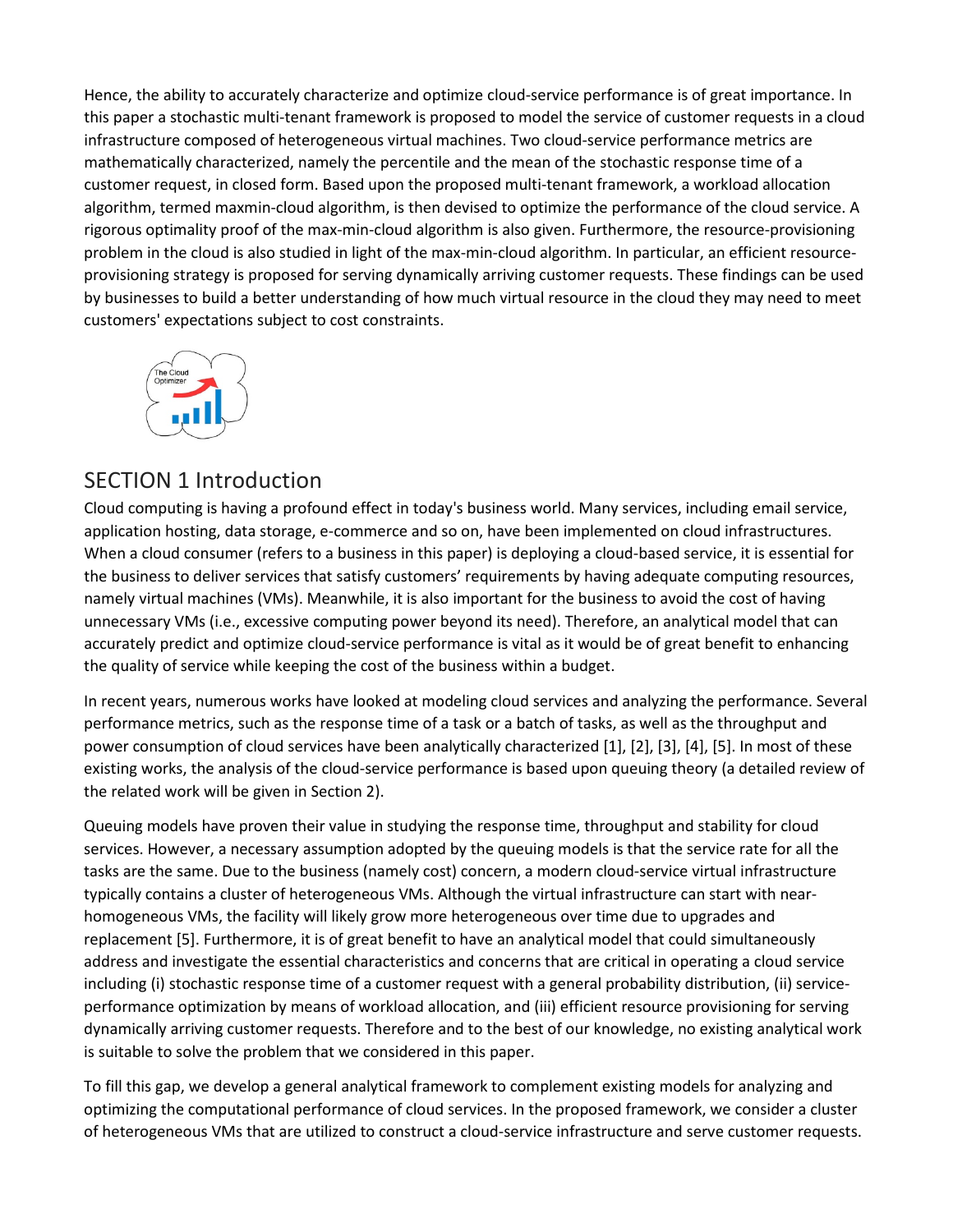The customer request studied here is assumed to be a large-scale application/program that can be divided into several small sub-applications/sub-programs. To serve a customer request, a set of VMs will be utilized to execute the sub-applications of the request concurrently. To speed up the completion of a customer request, either vertical scaling (i.e., utilizing VMs with higher vCPU speed) or horizontal scaling (i.e., increasing the number of vCPUs/VMs to serve the request) can be applied. To make the problem more complicated and realistic, we assume that a request will be divided up to a certain number of sub-applications without degrading the performance. The execution time of a sub-application in the request is assumed stochastic with a general probability distribution. Based on this multi-tenant framework, we analytically characterize two cloud-service performance metrics, namely the percentile and the mean of the response time of a customer request, in closed form. These two metrics have been widely used in cloud service-level agreements (SLAs) and studied in research literature.

With the two service-performance metrics characterized, we proceed to rigorously prove the optimality of the max-min-cloud workload allocation algorithm that was initially proposed (without proof) in our prior work [6]. We then conduct extensive experiments and Monte-Carlo (MC) simulations to examine the efficacy of the maxmin-cloud algorithm for executing customer requests with various workload patterns, and for the cases when different probability distributions are considered for the execution times of the sub-applications in the requests. In light of the max-min-cloud algorithm, we further investigate the resource-provisioning-problem in the cloud. In particular, we devise the minimum-provisioning-cost (MPC) provisioning strategy to determine the appropriate amount of virtual resources to be scheduled for efficiently serving the dynamically arriving customer requests. The performance of the MPC strategy is compared with two other practical resourceprovisioning strategies, termed the greedy-provisioning (GP) strategy and the random-provisioning (RP) strategy. This is done for two scenarios when either on-demand VMs or reversed VMs are utilized in the virtual infrastructure. To this end, we have utilized the proposed multi-tenant framework to completely address the limitations listed above, which have not been simultaneously addressed by the existing work.

# SECTION 2 Related Work

In this section we review three categories of work related to this paper. The first category is the work on the analytical performance modeling of cloud services. The second category of related work is on workload allocation (or task scheduling) in heterogeneous computing and cloud computing environments. The third and last category is on the resource-provisioning-problem in the cloud.

Analytical performance modeling for distributed systems under parallel and grid computing environments has been the focus of attention for a long time. To the best of our knowledge, however, there are only few works to date that have addressed cloud environments. One of the pioneering works was proposed by Xiong et al. [1], where the cloud service environment is modeled as an M/M/1 queuing network. In their model, the arrival and response times of customer requests were assumed to be exponentially distributed. The probability distribution of the response time was characterized by using the Laplace transform. The relationship among the maximum number of tasks, minimum service resources and highest level of service was then determined. Subsequently, many queuing models were proposed to relax the assumptions in [1]and to consider additional stochastic factors that are inherent in the cloud. In [2], Yang et al. used an M/M/m/m+r queue to model the service environment of the cloud. The service response time of a customer request is assumed to be composed of submission, waiting, service and execution times. The probability density function and the mean of the user's response time were derived. Khazaei et al. [3] assumed a general execution time for customer requests as well as a large number of servers in the cloud environment. The authors then modeled the cloud service based upon a M/G/m queuing system, and proposed an analytical technique for performance evaluation based on an approximate Markov-chain model. Due to the fact that statistics of the response time was typically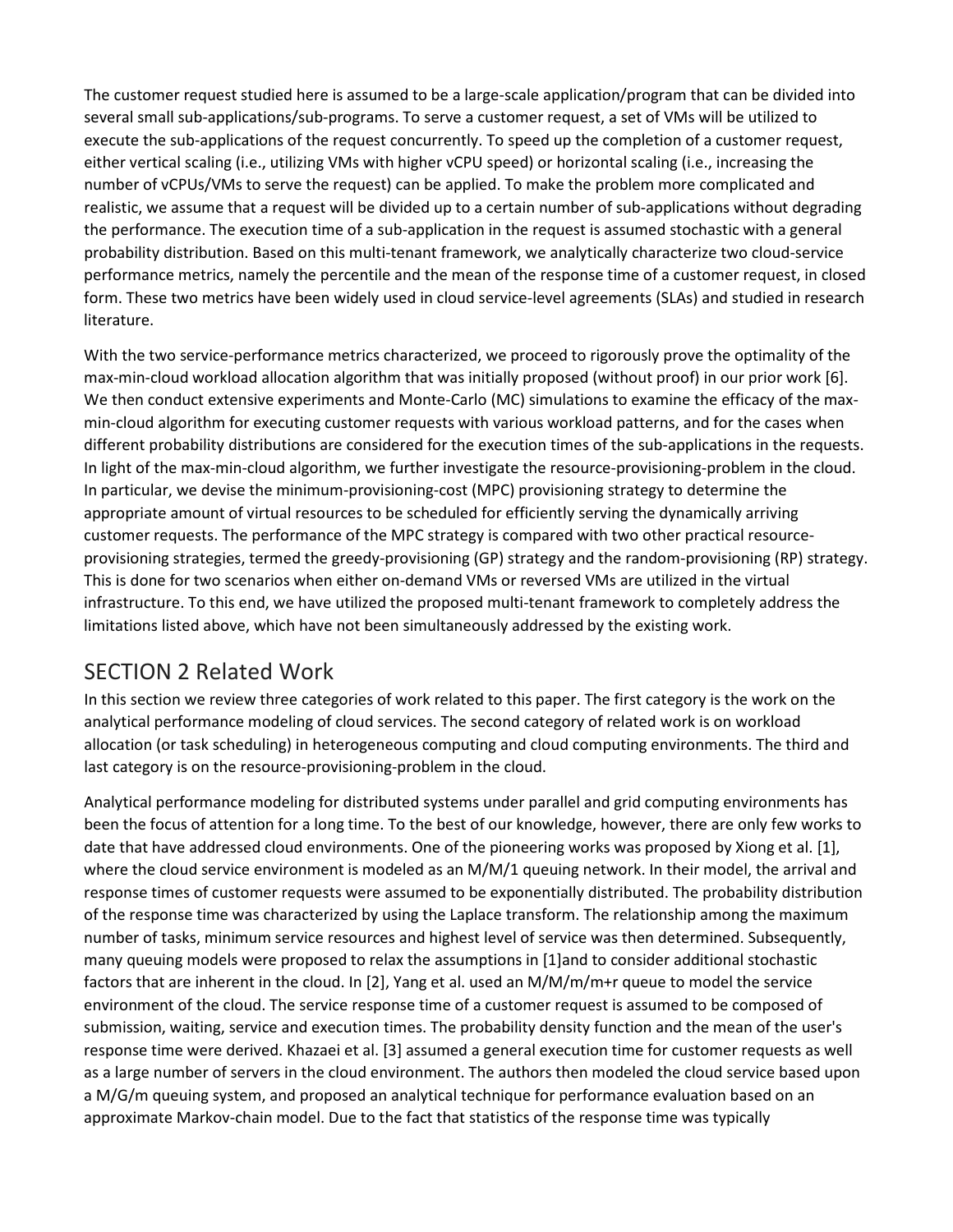characterized by using the inversion of its Laplace transform in the queuing models and such inversion was usually done numerically, hence there is generally no closed-form solution by using the queuing models.

Besides the above works based on queuing models, Yeo and Lee [5] considered the heterogeneity of the servers in the cloud. Namely, the authors assumed that the CPU speed of the servers in the cloud are uniformlydistributed random variables, and as such, the response times for executing a customer request also followed an uniform distribution. They then derived statistics (including the mean and variance) of the execution time for a given number of requests. The authors also applied regression methods to estimate the relationship between power and performance over time, and further performed energy-consumption analysis. Recently, our group proposed a multi-tenent model [6] to characterize the mean of the stochastic response time when a group of customers submit their requests to the cloud. The model considered certain essential characteristics of cloud computing including virtualization and multi-tenancy. The impact of the load ratios at servers on the service performance of the cloud was also investigated. We extend our prior multi-tenant model in this paper by analytically characterizing the two cloud-service performance metrics, namely the percentile of the response time of a customer request and the mean of the response time of a customer request, in closed form.

As for the second category of the related work, i.e., the workload allocation (or task scheduling) in heterogeneous computing and cloud environments. A great volume of heuristic allocation/scheduling algorithms based upon queuing models have been proposed for various schemes that are used. For example, Braun et al. in [7] provided a comparison of 11 algorithms through experiments. The experimental results indicated that a genetic algorithm leads to the best performance for all the cases. The min-min algorithm reported in [7] was the second best algorithm but with significantly less computational cost than that of the genetic algorithm. Later, Ritchie and Levine embedded a local-search procedure into the min-min algorithm [8]; they proposed the minmin+LS algorithm that significantly improves the performance of the min-min algorithm but maintains a similar computational cost to that for the min-min algorithm. In [9], Maguluri et al. defined a stochastic model for a cloud service where tasks are assumed to arrive according to a stochastic process and are subsequently queued. The authors focused on studying the stability of the cloud service and developed frame-based non-preemptive VM configuration algorithms. These algorithms can be made nearly throughput-optimal by choosing sufficiently long frame durations. In [6], our group proposed the max-load-first VM mapping algorithm that smartly places the VMs to the physical machines. Simulation results showed that the max-load-first VM mapping algorithm enhanced the performance of cloud computing infrastructures compared to the other two algorithms. In this paper, we propose the max-min-cloud workload allocation algorithm based on the developed multi-tenant model to optimize cloud-service performance. We also provide a rigorous proof to show the optimality of the max-min-cloud algorithm.

As for the third category of related work, we shall discuss the resource-provisioning problem in the cloud. Typically, a resource-provisioning strategy is required to schedule a set of computing resources for serving dynamically arriving consumer requests. An efficient provisioning strategy is able to serve more customers while save on costs. Most of the existing work is based on the macroscopic level [10], [11], [12],[13], i.e., long-term provisioning for large-scale workflows. For example, Yang et al.[11] proposed a profile-based approach for developing just-in-time scalability for cloud applications. As a result, on-demand resources in cloud can be efficiently provisioned. In [12] and [13] , Chaisiri et al. proposed the OVMP algorithm and its refinement, the OCRP algorithm, to minimize the total cost of resource provisioning. The authors also applied stochastic programming to solve the resource provisioning problem. The uncertainty of the demand and provisioning cost is considered in their cloud-service model. The OVMP and OCRP algorithms can optimally adjust the tradeoff between reservation of resources and allocation of on-demand resources. In this paper, we devise a macroscopic-level resource-provisioning strategy, termed the MPC strategy, to determine the appropriate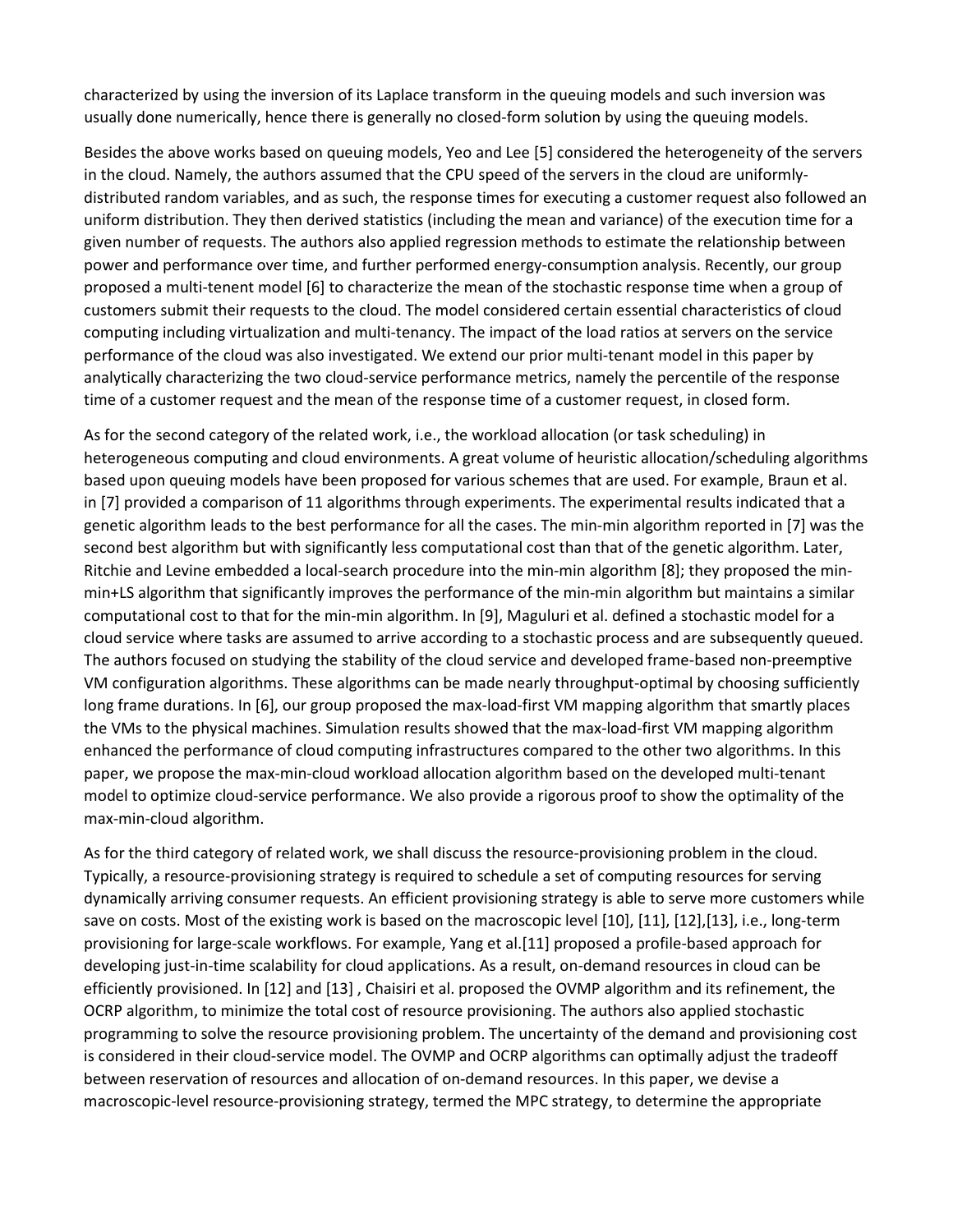amount of virtual resources to be scheduled for efficiently serving the dynamically arriving customer requests. The MPC strategy aims to help service providers maximize their profits.

For more details on cloud computing and research challenges, we point interested readers to the following survey papers [14], [15], [16], [17], [18].

# SECTION 3 Probabilistic Multi-Tenant Framework for Cloud Services

In this section, we first describe the cloud-service environment and the high-level modeling of the problem to be investigated. The response time of an arbitrary customer request is then analytically characterized. In general, the response time is one of the most commonly adopted performance metrics specified in the cloud SLAs[19], [20], [21]; it is also considered extensively in the research literature [1], [2], [3], [22].

### 3.1 Cloud Service Environment

Suppose that a business deploys a virtual cloud-service infrastructure by utilizing on-demand or reserved VMs, purchased from cloud providers, to serve its customers. Generally, these VMs are heterogeneous and they may belong to different categories. Each category of VMs has several sub-types that are comprised of varying combinations of attributes, such as elastic computing unit (ECU), number of virtual CPUs (vCPUs), memory, storage, and networking capacity. As an example, Table 1lists four categories of VMs provided by Amazon EC2. Depending upon the purpose of a service, the business can choose the corresponding category of VMs or mixed categories of VMs to run the service. Since this work focuses on analyzing and optimizing the computational performance of cloud services, we assume that the virtual cloud-service infrastructure investigated in this study is comprised of only Compute Optimized and General Purpose [23] VMs, as listed in Table 1.

| Category                 | Type       | ECU            | <b>vCPUs</b>   | Memory(GB) | Storage        | Price(per hour) |
|--------------------------|------------|----------------|----------------|------------|----------------|-----------------|
|                          | m1.small   | 1              |                | 1.7        | 1x160          | \$0.022         |
| General                  | m1.medium  | $\mathfrak{p}$ | 1              | 4          | 1x410          | \$0.044         |
| Purpose                  | m3.large   | 6.5            | 2              | 7.5        | 1x4 SSD        | \$0.133         |
|                          | m4.xlarge  | 13             | 4              | 16         | <b>EBSOnly</b> | \$0.239         |
|                          | c1.medium  | 5              | $\overline{2}$ | 1.7        | 1x350          | \$0.075         |
| Compute                  | c3.large   | 7              | $\mathcal{P}$  | 3.75       | 2x16 SSD       | \$0.105         |
| Optimized                | c4.xlarge  | 16             | 4              | 7.5        | EBS Only       | \$0.209         |
|                          | c4.2xlarge | 31             | 8              | 15         | EBS Only       | \$0.419         |
| <b>Memory Optimized</b>  | r3.xlarge  | 13             | 4              | 30.5       | 1x80 SSD       | \$0.333         |
| <b>Storage Optimized</b> | i2.xlarge  | 14             | 4              | 30.5       | 1x800 SSD      | \$0.853         |

|  |  |  |  | TABLE 1 Details of VMs Provided by Amazon EC2 |  |  |
|--|--|--|--|-----------------------------------------------|--|--|
|--|--|--|--|-----------------------------------------------|--|--|

| Category          | Type       | ECU | vCPUs | Memory(GB) | Storage          | Price(per hour) <sup>1</sup> |
|-------------------|------------|-----|-------|------------|------------------|------------------------------|
|                   | m1.small   |     |       | 1.7        | $1\times160$     | \$0.022                      |
| General           | m1.medium  | 2   |       |            | $1\times 410$    | \$0.044                      |
| Purpose           | m3.large   | 6.5 |       | 7.5        | $1\times4$ SSD   | \$0.133                      |
|                   | m4.xlarge  | 13  |       | 16         | <b>EBSOnly</b>   | \$0.239                      |
|                   | c1.medium  | 5   | 2     | 1.7        | $1\times350$     | \$0.075                      |
| Compute           | c3.large   |     |       | 3.75       | $2\times16$ SSD  | \$0.105                      |
| Optimized         | c4.xlarge  | 16  |       | 7.5        | EBS Only         | \$0.209                      |
|                   | c4.2xlarge | 31  | 8     | 15         | EBS Only         | \$0.419                      |
| Memory Optimized  | r3.xlarge  | 13  |       | 30.5       | $1\times80$ SSD  | \$0.333                      |
| Storage Optimized | i2.xlarge  | 14  |       | 30.5       | $1\times800$ SSD | \$0.853                      |

The customer requests studied in this paper are assumed to be large-scale applications/programs. To complete a customer request in a timely fashion, each request will be divided into several sub-applications/sub-programs in advance and executed concurrently. Then, a set of VMs will be scheduled to serve the request. We assume that one vCPU in a VM executes one sub-application. This may be due to various reasons, which include the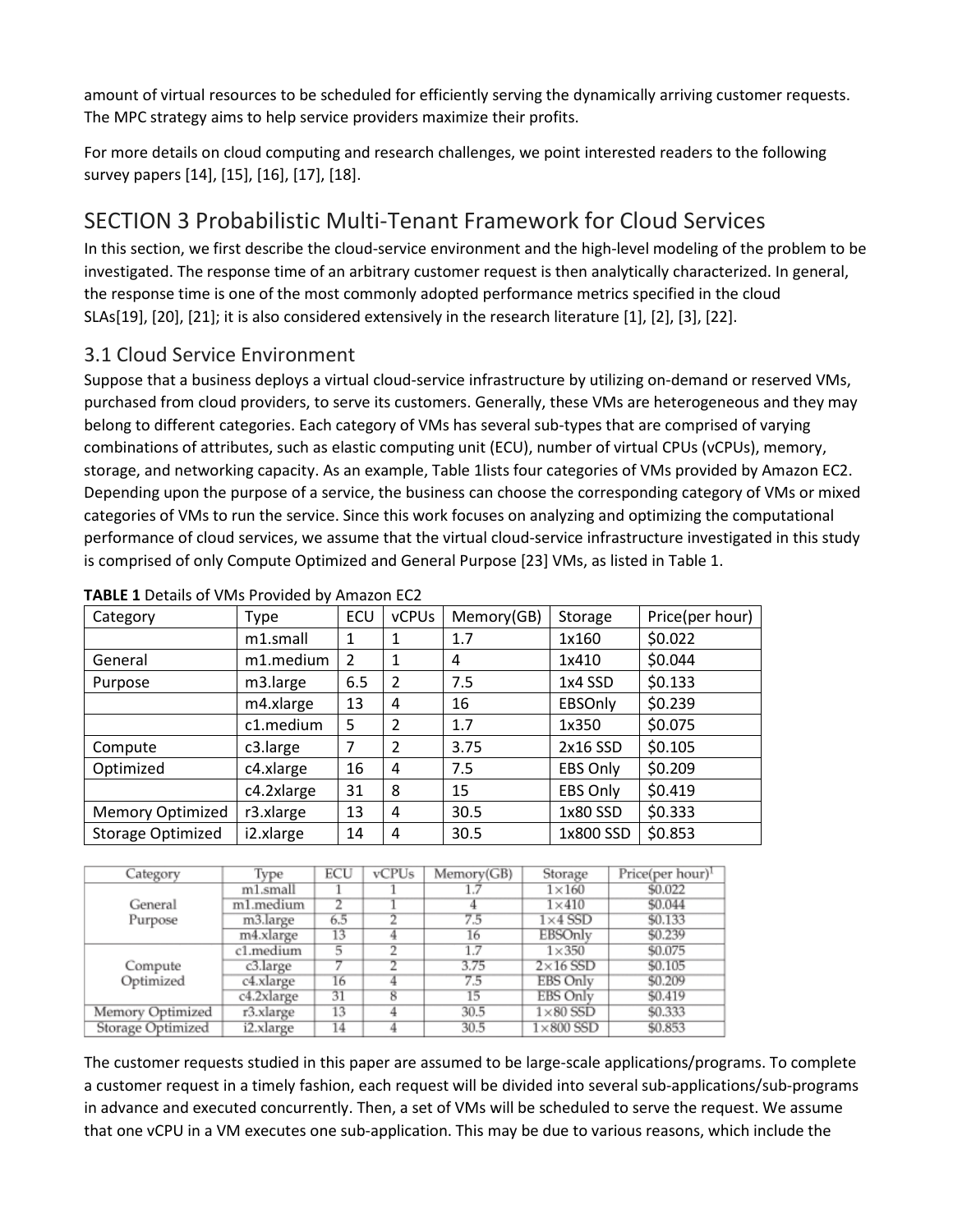thread locks for accessing data in the same sub-application, the high concurrency and synchronization costs among all sub-application or the high overhead for transmitting data stored at different locations, etc. Such service model has been widely utilized due to the multi-tenancy characteristic in modern cloud with the implementation of MapReduce [24] (e.g., Apache Hadoop [25]). To fulfill a request, all sub-applications in the request must be executed. To make the problem more general, the sub-applications may have heterogeneous workload sizes. Specifically, the workload size of a sub-application is the quantity that indicates the number of computation tasks or the volume of data to be processed. A concrete example of a customer request could be the application that collect and process huge amount of data with high variety such as audio, image, video, and etc. Other examples include the distributed bioinformatics computing applications such as parallel/cloud versions of CAP3 [26], DNA-sequencing [27], RNA-sequencing [28], etc.

To make our problem more challenging and realistic, we further assume that a request will be divided up to a certain number of, say n, sub-applications/sub-programs without degrading the performance. (It is noted that how to optimally partition a request is another problem that is out of the scope of this study. We assume that such partition has been given in advance by each request.) To this end, the *n* sub-applications in a customer request are allocated to and served concurrently by a set of VMs that has at least  $n$  vCPUs. The execution time of a sub-application is assumed to be stochastic that follows a general probability distribution with a certain mean value. To guarantee the security and privacy of the cloud service, we assume that a VM can only serve the sub-applications that belong to the same customer request. When a request is completed, the set of VMs that serves the request will be released and becomes available for serving subsequent customer requests.

For convenience, we give a simple example to illustrate how a request is served in the proposed cloud-service environment, which is also shown in Fig. 1. Suppose that a customer submits his/her request consisting of five sub-applications with heterogeneous workload sizes for execution. Suppose also that two VMs in the virtual infrastructure, say VM 1 with four vCPUs and VM 2 with two vCPUs, are scheduled to serve the request. One scenario is that three of the sub-applications in the request are hosted on VM 1 and the other two of the subapplications are hosted on VM 2, as shown in Fig. 1b. In fact, there are  ${5 \choose 1} + {5 \choose 2} = 15$  ways in total to allocate the five sub-applications to the two VMs.

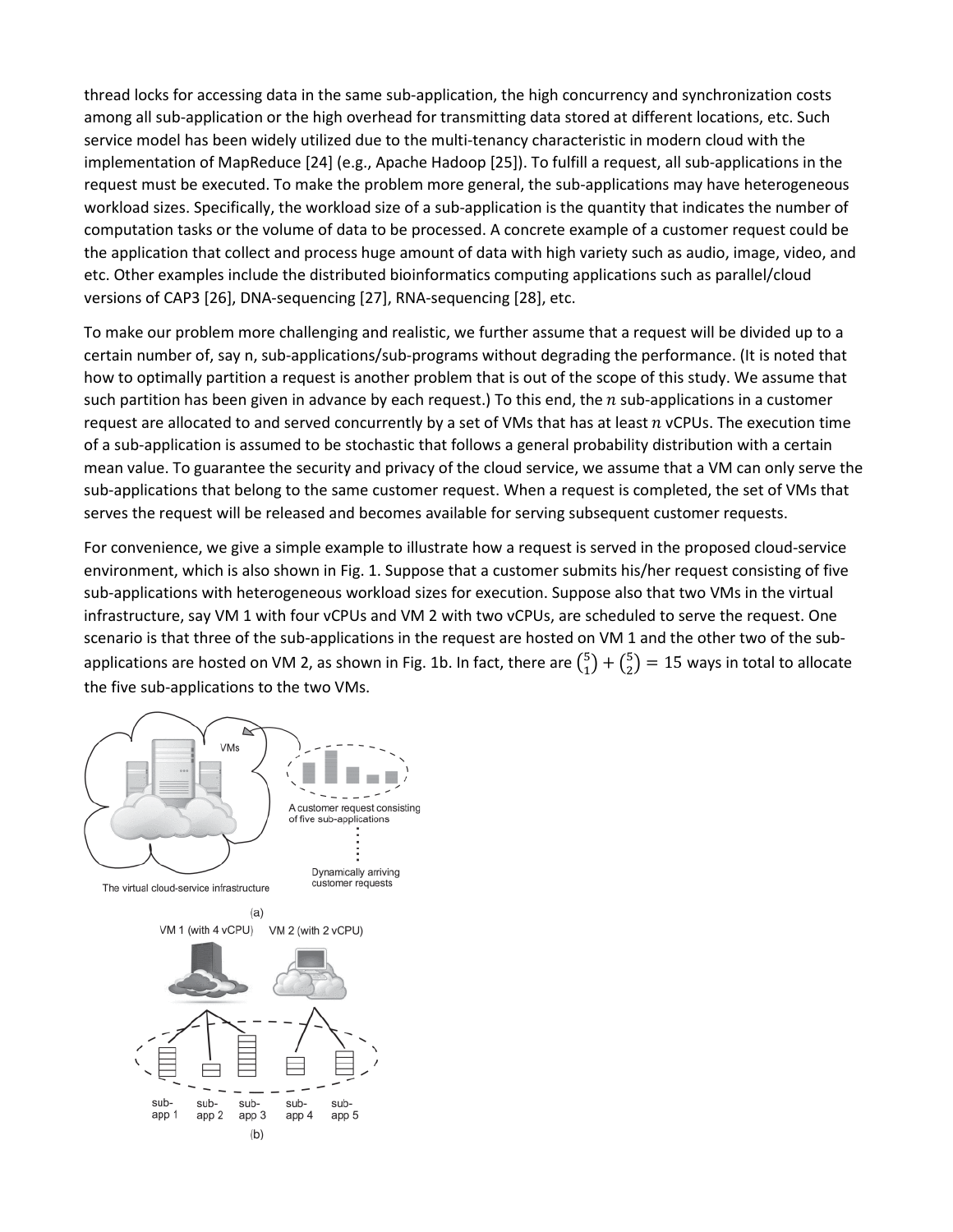**Fig. 1.** High-level cloud-service environment.

Given the multi-tenant cloud-service environment described above, two challenging questions are raised.

- Suppose that VM 1 and VM 2 are scheduled to serve the request as illustrated in Fig. 1b, then which allocation pattern of the 15 possibilities will result in the best performance of the request?
- Which VMs (including number and type) in the virtual infrastructure are the most appropriate amount of computing resource to serve the request?

We will specifically answer the above two questions in Sections 4 and 6.

#### 3.2 Cloud-Service Performance Characterization

From a customer's point of view, the response time of his/her request is one of the most important concerns when using the cloud service [29]. We therefore focus on analyzing and minimizing the response times of customer requests as detailed next.

Let  $w = \{w_1, ..., w_n\}$  be the set representing a customer request. Such a request consists of *n* arbitrary subapplications, where  $w_i$  is the workload size of the ith sub-application. Based on the cloud-service environment described above, the  $n$  sub-applications are executed by  $n$  vCPUs concurrently. Let  $T_{w_{i'}}$  for  $i=1,...,n$ , represent the execution times of the  $n$  sub-applications in the request  $w$ . In this paper, we assume that the execution times of the  $n$  sub-applications dominate the response time of such a request. Hence, the response time of the request w is determined by the sub-application that is completed last, and we can write

$$
T_{\mathbf{w}} = max(T_{w_1}, ..., T_{w_n}).
$$
 (1)

Note that the execution time of the ith sub-application  $T_{w_i}$ , for i=  $i = 1, ..., n$ , is assumed to be stochastic. The probability distribution of  $T_{w_i}$  is considered to be a general distribution with the execution rate  $\lambda_{w_i}$  that equals the reciprocal of the mean of its execution time.

Next, we analytically characterize two statistics of the stochastic response time of the customer request as key performance metrics to evaluate the cloud service. The first metric is the percentile of the response time of the customer request before time t, which is defined as the cumulative distribution function (CDF) of the response time of the request [1] . In particular, the percentile of the response time gives the probability that request w can be completed before time t. This performance metric has also been considered by other researchers in prior works [30], [31], [32]. Namely, let  $PT(w; t)$  represent the percentile of the response time of the request w. By definition, we have

$$
PT(\mathbf{w};t) \triangleq F_{T_{\mathbf{w}}}(t), (2)
$$

where  $F_{T_w}(t)$  is the CDF of  $T(w)$ . To this end, we can further write the percentile of the response time as

$$
PT(\mathbf{w}; t) = \prod_{i=1}^{n} F_{T_{w_i}}(t),
$$
 (3)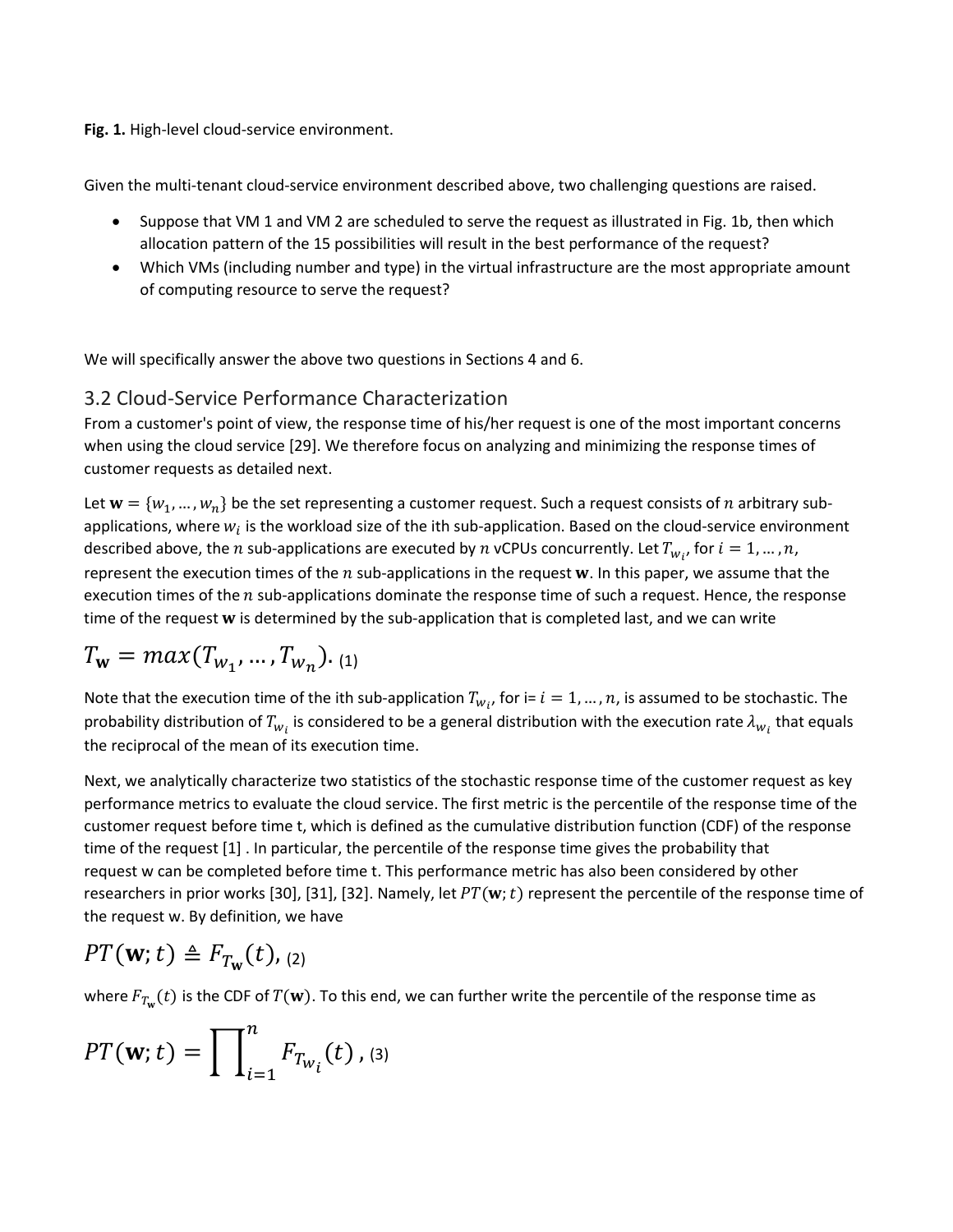where  $F_{T_{{\bm w}_l}}(t)$  is the CDF of the execution time of the ith sub-application. Note that when a request  ${\bf w}=$  $\{w_1,...,w_n\}$  is served by two different sets of VMs,  $v$  and  $v'$ , for which the vCPUs in  $v$  are pair-wise faster than for those in  $\mathbf{v}'$  (i.e.,  $\lambda_{w_i} \geq \lambda'_{w_i}$ for $i = 1, ..., n$ , then

# $PT(\mathbf{w}; t) \geq PT'(\mathbf{w}; t)$ for all $t > 0$ . (4)

The second performance metric to be characterized is the mean of the response time of a customer request, which is another widely-adopted performance metric used in cloud SLAs and prior works [21] , [33], [34], [35]. Let  $ET(w)$  represent the mean of the response time of the request w. From Equation [\(1\),](https://ieeexplore.ieee.org/document/#deqn1) we can write

$$
ET(\mathbf{w}) \triangleq E[T_{\mathbf{w}}] = E[max\{T_{w_1}, ..., T_{w_n}\}].
$$
 (5)

Note that for any non-negative random variable  $X$ ,

$$
E[X] = \int_0^\infty (1 - F_X(x)) dx,
$$

where  $F_X(x)$  is the CDF of random variable X. Hence,  $ET(w)$  can be further written as

$$
ET(\mathbf{w}) = \int_0^\infty (1 - F_{T_{\mathbf{w}}}(t)) dt
$$
  
= 
$$
\int_0^\infty (1 - \prod_{i=1}^n F_{T_{W_i}}(t)) dt.
$$
<sup>(6)</sup>

Equation <u>[\(6\)](https://ieeexplore.ieee.org/document/#deqn6)</u> can be numerically evaluated given the knowledge of  $F_{T_{{W}_l}}(t)$  for  $i=1,...,n$ .

It is important to note that there is a connection between  $ET(\mathbf{w})$  and  $PT(\mathbf{w};t)$ , which is

$$
ET(\mathbf{w}) = \int_0^\infty (1 - PT(\mathbf{w}; t)) dt. \tag{7}
$$

To completely characterize the two performance metrics, it remains to model the CDFs,  $F_{T_{{\bm{w}}_l}}(t)$ , of the execution times for the  $n$  sub-applications. Here, we assume that a set of  $m$  available VMs in the virtual infrastructure, denoted by the set  $\mathbf{v} = [v_1, ..., v_m]$ , are scheduled to execute the *n* sub-applications. Now suppose also that the *i*th sub-application is hosted on the *j*th VM, whose ECU per vCPU is denoted by  $\lambda_{v_j}$ . Then the execution rate, namely the reciprocal of average execution time, of the *i*th sub-application,  $\lambda_{w_i}$ , is modeled the following two realistic rules: 1)  $\lambda_{w_i}$  is proportional to  $\lambda_{v_j}$ ; and 2)  $\lambda_{w_i}$  is inversely-proportional to the workload size of the sub-application. Hence, we can write

$$
\lambda_{W_i}=c_i\frac{\lambda_{v_j}}{w_i},\text{ (8)}
$$

where ci, termed the VM processing coefficient, indicates the rate for serving one unit of workload (e.g., 1 MB data) in the ith sub-application by one unit of ECU of a VM. The value of  $c_i$  is determined by the details of the i th sub-application. Depending upon the specific probability distribution of the stochastic execution times of the sub-applications,  $F_{T_{W_i}}(t)$  can be further characterized given the knowledge of  $\lambda_{W_i}$  for  $i=1,...,n.$ 

It is worth noting that  $c_i$  may be different for  $i = 1, ..., n$ , due to the possible variety of sub-applications in the same request. Specifically, a sophisticated sub-application has the less VM processing coefficient compared to a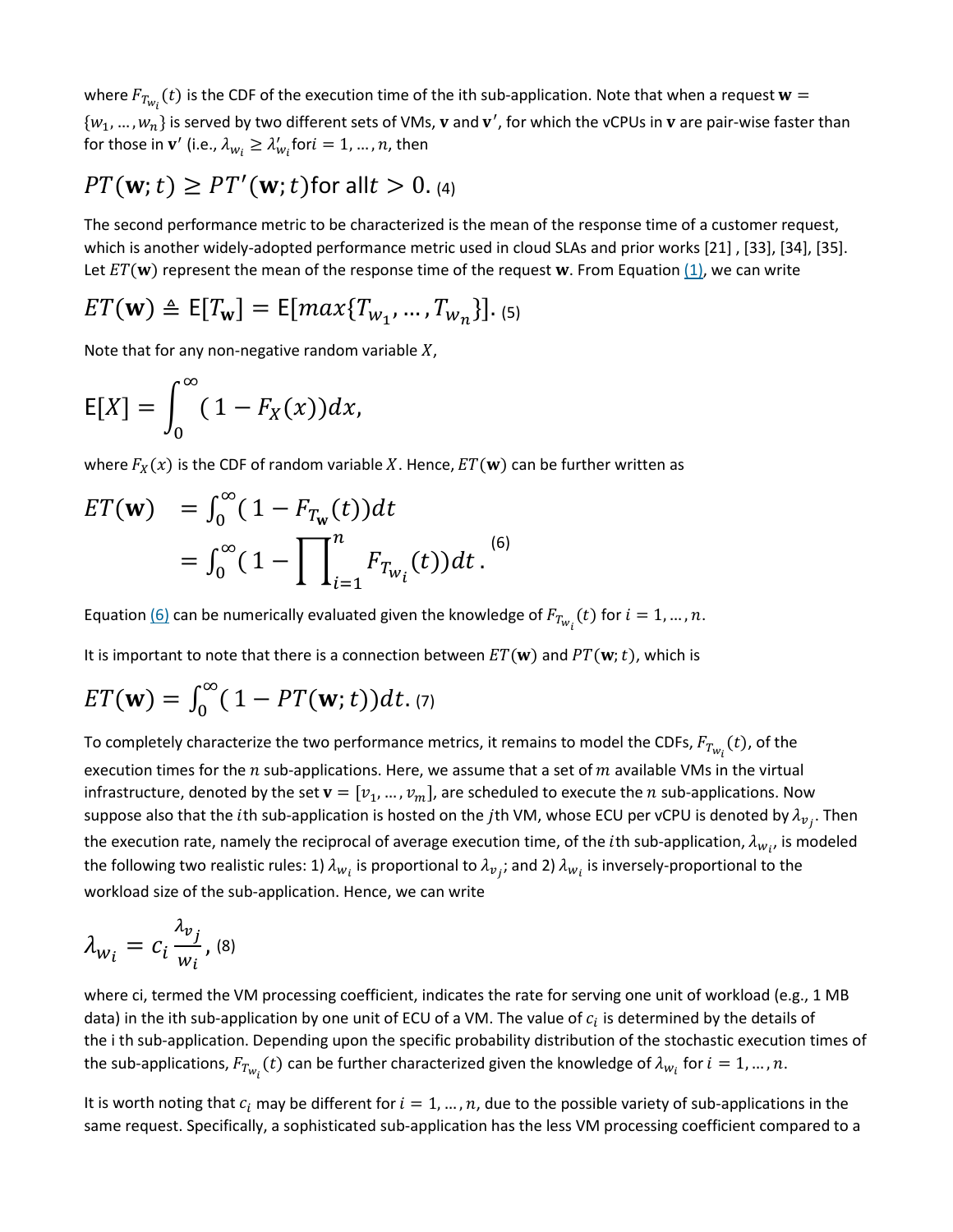simple sub-application. Without loss of generality, it is convenient to normalize the workload sizes of the subapplications in the same request so that the VM processing coefficients are same for all the sub-applications. For example, suppose that a request is consisted of two sub-applications with workload sizes  $w_1$  and  $w_2$ , and the corresponding VM processing coefficients are  $c_1 = 1$  and  $c_2 = 2$ , respectively. Hence, it takes half the time for a VM to execute the second sub-application compared to the first sub-application. In this case, the workload-size normalization can be done by doubling the workload size of the second sub-application. To this end, both of the two sub-applications have the same rate for serving one unit of workload by one unit of ECU. In the remainder of this paper, the workload sizes of the sub-applications in the same request are assumed to be normalized.

We would also like to clarify that  $PT(w; t)$  and  $ET(w)$  also depend upon the set of m VMs v as well as the workload allocation algorithm that specifies how the  $n$  sub-applications are hosted on the  $m$  VMs. However, the explicit reference to this dependence can be omitted from the notation for convenience.

# SECTION 4 Optimal Workload Allocation

Workload allocation (or task scheduling) is a critical issue in heterogeneous computing environments such as cloud computing. Here, allocating the workloads efficiently can clearly improve service performance. However, finding the optimal workload-allocation algorithm in a heterogeneous computing environment is in general an NP-hard problem [8]. Hence many heuristic workload-allocation algorithms, such as the minimum completion time (MCT), the min-min and the max-min, were proposed in [7] and their efficacy were investigated under various schemes [7], [8]. However, to the best of our knowledge, there is little work in the existing literature addressing the workload-allocation problem based upon the multi-tenancy principle in the cloud. In fact, the proposed algorithms in [7] behave quite differently in the multi-tenant model as illustrated later in this section.

In the following, we begin by reviewing the max-min-cloud algorithm, whose elementary version was first proposed in our prior work [6]. Here we rigorously prove the optimality of the max-min-cloud algorithm in Section 4.2. This proof illustrates that the max-min-cloud algorithm gives the best performance in the multitenant cloud-service environment for any arbitrary customer request, i.e., where the optimality is in the sense of maximizing the percentile of the response time of the request and minimizing the mean of the response time of the request.

# 4.1 The Max-Min-Cloud Workload Allocation Algorithm

In brief, the motivation for devising the max-min-cloud algorithm is based upon the concept of load balancing for the case when the execution times of the sub-applications are deterministic. Intuitively, the necessary condition for obtaining the minimum response time of a request is that the execution times of the  $n$  subapplications should be as close to each other as possible. Specifically, the max-min-cloud algorithm follows a greedy pattern for allocating the  $n$  heterogeneous sub-applications to a fixed set of mVMs (with at least  $n$  vCPUs by default). It requires that the  $n$  sub-applications in request w are sorted from the largest to the smallest, based upon their normalized workload sizes, while the  $m$  VMs are also sorted in terms of ECU from the fastest to the slowest. Next, the sub-application with the largest workload size is allocated to the fastest available VM. If there is at least one idle vCPU in a VM, this VM is defined as an available VM. For convenience, details of the max-mincloud algorithm are summarized in Algorithm 1.

### Algorithm 1. The Max-Min-Cloud Algorithm

Initiation: A customer submits his/her request w consisting of arbitrary  $n$  sub-applications. Suppose that a set of  $m$  VMs in the cloud-service infrastructure are scheduled for serving the request, and the *j*th server has  $k_i$  vCPUs for  $j = 1, ..., m$ , respectively.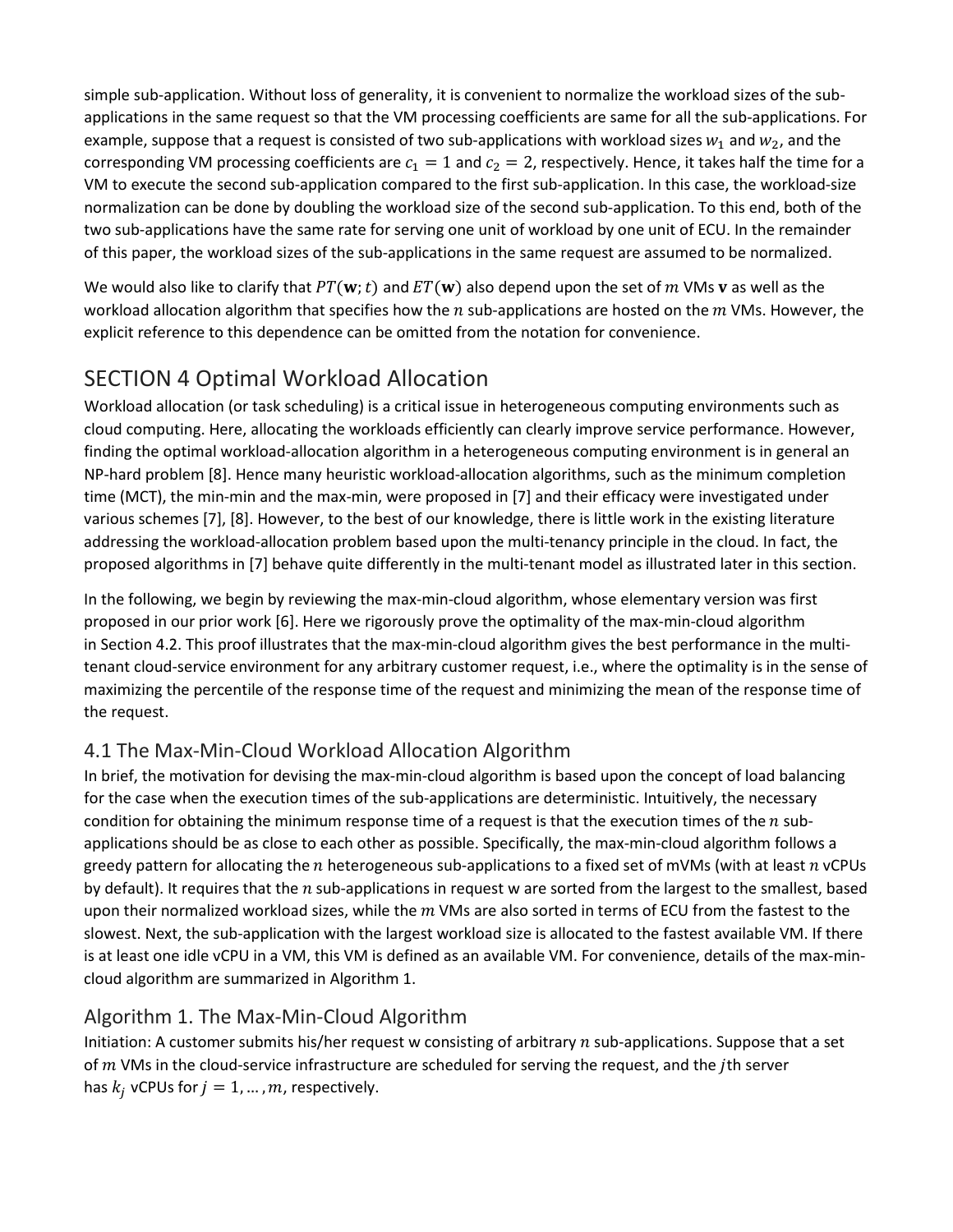Sort the  $n$  sub-applications in the request  $w$  from the largest to the smallest based upon the normalized workload sizes of the *n* sub-applications. Let a vector  $w = [w_1, ..., w_n]$  represent the sorted *n* sub-applications.

Sort the *m* VMs in terms of ECU from the largest to the smallest. Let a vector  $\mathbf{v} = [v_1, ..., v_m]$  represent the sorted *m* VMs.

 $f$  **for**  $i = 1$  **to**  $n$  **do** 

**for**  $j = 1$  **to**  $m$  **do** 

**if** the number of sub-applications that are hosted on the  $j$  th VM is smaller than  $k_j$ , then

allocate the ith sub-application to the  $j$ th VM;

break;

**end if**

**end for**

**end for**

#### 4.2 Optimality Proof of the Max-Min-Cloud Algorithm

Consider the case when a set of heterogeneous VMs,  $\mathbf{v} = \{v_1, ..., v_m\}$ , that have at least  $n$  vCPUs in total, is scheduled to serve a customer request  $\mathbf{w} = \{w_1, ..., w_n\}$ . We prove that the maximum  $PT(\mathbf{w}; t)$ , for any  $t > 0$ , and the minimum  $ET(w)$  will be obtained by utilizing the max-min-cloud algorithm. To make the proof tractable, we assume that the stochastic execution times of sub-applications are exponentially distributed. Without loss of generality, we also assume that  $c_1 = \cdots = c_n = 1$  in our proof. In this case, the formulas for  $PT(w; t)$  and  $ET(w)$ , from  $(2)$  and  $(6)$ , become

$$
PT(\mathbf{w};t)=\prod_{i=1}^n(\left(1-e^{-\lambda_{w_i}t}\right)(9))
$$

and

$$
ET(\mathbf{w}) = \int_0^\infty \left(1 - \prod_{i=1}^n \left(1 - e^{-\lambda_{w_i}t}\right)\right) dt
$$
\n(10)

respectively. However, we will also conduct MC simulations to show the optimality of the max-min-cloud algorithm when the execution times are assigned with other probability distributions.

#### Remark 1.

Equations  $(4)$  and  $(7)$  together imply the fact that the mean of the response time of a customer request,  $ET(\mathbf{w})$ , is minimized when the percentile of the response time of the request,  $PT(\mathbf{w}; t)$ , is maximized for all  $t > 0$ .

#### Theorem 1.

For any  $t > 0$ , the maximum percentile of the response time of a request  $w = \{w_1, ..., w_n\}$  is obtained when the max-min-cloud algorithm is utilized to allocate the  $n$  sub-applications in the request to a set of VMs  $v =$  $\{v_1, ..., v_m\}$  that have exactly n vCPUs in total.

Clearly, Theorem 1 also implies that the minimum mean of the response time is obtained when the max-mincloud algorithm is utilized as a consequence of Remark 1.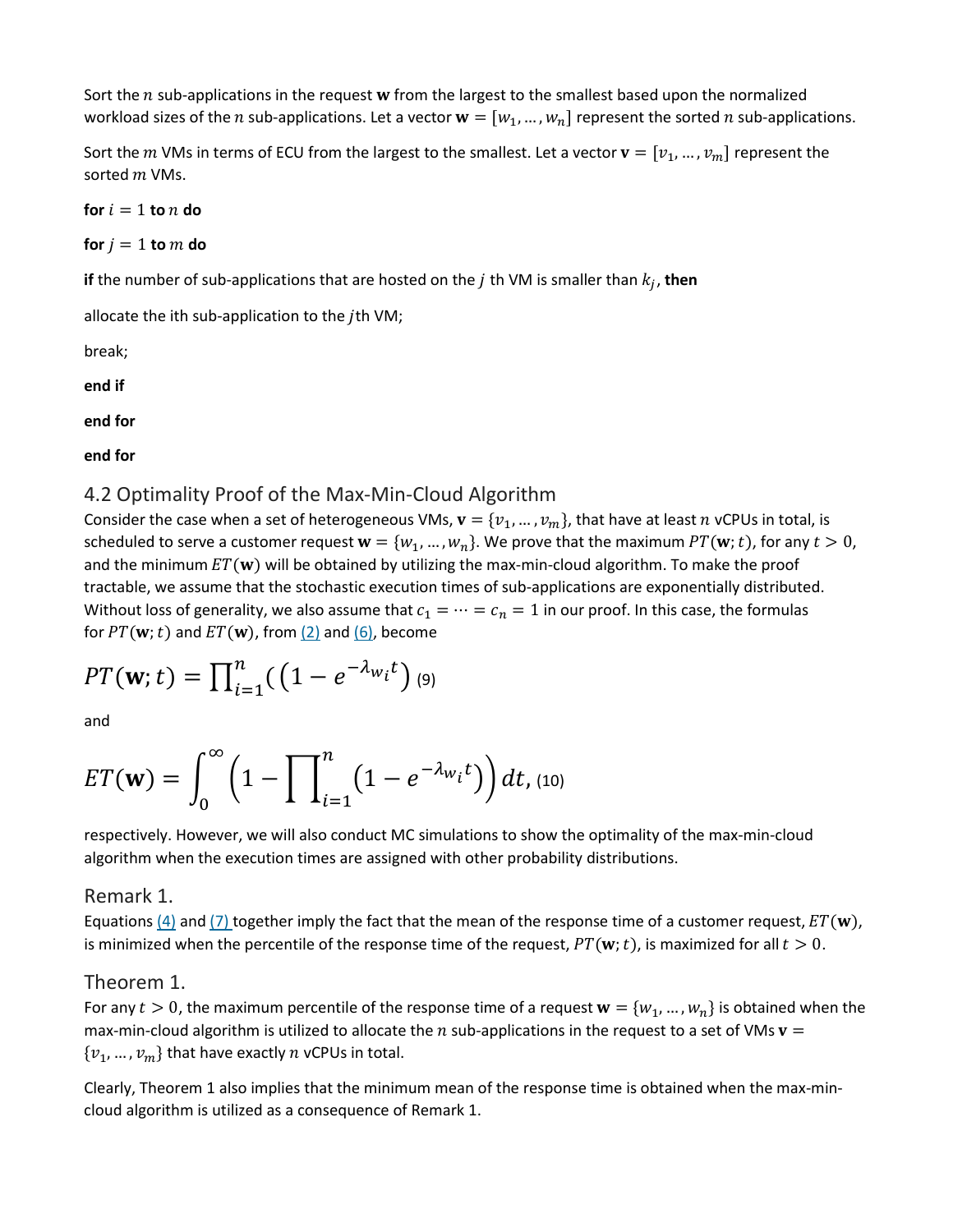In order to prove Theorem 1, we begin by giving an example to define an operation termed app-swap, which helps us introduce Lemma 1. Suppose that two sub-applications  $w_1$  and  $w_2$ , with  $w_1 > w_2$ , are initially hosted on two VMs  $v_2$  and  $v_1$ , with  $\lambda_{v_1} > \lambda_{v_2}$ , respectively. If we reallocate the sub-application  $w_1$  to  $v_1$ , and  $w_2$  to  $v_2$ , then this operation is defined as an app-swap between  $w_1$  and  $w_2$ . In particular, by performing an app-swap between  $w_1$  and  $w_2$ , the sub-application with the larger workload size (i.e.,  $w_1$ ) will be reallocated to the faster VM (i.e.,  $v_1$ ), while the sub-application with smaller workload size (i.e.,  $w_2$ ) will be reallocated to the slower VM (i.e.,  $v_2$ ).

#### Lemma 1.

Suppose that a customer request  $\mathbf{w} = \{w_1, ..., w_n\}$  is executed by a set of heterogeneous VMs  $\mathbf{v} =$  $\{v_1, ..., v_m\}$  that have exactly n vCPUs in total. Suppose also that two of the sub-applications  $w_1$  and  $w_2$ , with  $w_1 > w_2$ , are allocated to the two VMs  $v_2$  and  $v_1$ , with  $\lambda_{v_1} > \lambda_{v_2}$ , respectively. Let  $PT^{\text{ini}}(w; t)$  denote the percentile of response time of the request w associated with the initial allocation pattern. Suppose that we reallocate  $w_1$  and  $w_2$  by performing an app-swap between them, and let  $PT^{swap}(\mathbf{w};t)$  denote the percentile of the response time of  $w$  after the reallocation. Then,

$$
PT^{\text{swap}}(\mathbf{w};t) > PT^{\text{ini}}(\mathbf{w};t)
$$
, for all  $t > 0$ .

#### Proof.

Note that by performing the app-swap between  $w_1$  and  $w_2$ , the execution rates of  $w_1$  and  $w_2$  change while the execution rates for the rest of the  $n-2$  sub-applications in wremain the same. According to [\(9\),](https://ieeexplore.ieee.org/document/#deqn9)

$$
PT^{\text{ini}}(\mathbf{w};t) = (1 - e^{\lambda_{w_1}t})(1 - e^{\lambda_{w_2}t}) \prod_{i=3}^{n} (1 - e^{\lambda_{w_i}t})
$$

and

$$
PT^{\text{swap}}(\mathbf{w};t) = (1 - e^{\lambda'_{w_1}t})(1 - e^{\lambda'_{w_2}t}) \prod_{i=3}^{n} (1 - e^{\lambda_{w_i}t}).
$$

Hence,

$$
PT^{\text{ini}}(\mathbf{w};t) -PT^{\text{swap}}(\mathbf{w};t) = ((1 - e^{\lambda_{v_1}t})(1 - e^{\lambda_{v_2}t}) - (1 - e^{\lambda_{v'_1}t})(1 - e^{\lambda_{v'_2}t})) \prod_{i=3}^{n} (1 - e^{\lambda_{v_i}t}).
$$

Using Proposition 2 (which is shown in the Appendix, which can be found on the Computer Society Digital Library at [http://doi.ieeecomputersociety.org/10.1109/TPDS.2016.2628370\)](http://doi.ieeecomputersociety.org/10.1109/TPDS.2016.2628370), we conclude that

$$
(1 - e^{\lambda_{w_1}t})(1 - e^{\lambda_{w_2}t}) - (1 - e^{\lambda'_{w_1}t})(1 - e^{\lambda'_{w_2}t}) < 0 \text{ for all } t > 0.
$$

Therefore,

$$
PT^{\text{ini}}(\mathbf{w};t) < PT^{\text{swap}}(\mathbf{w};t)
$$
, for all  $t > 0$ . (11)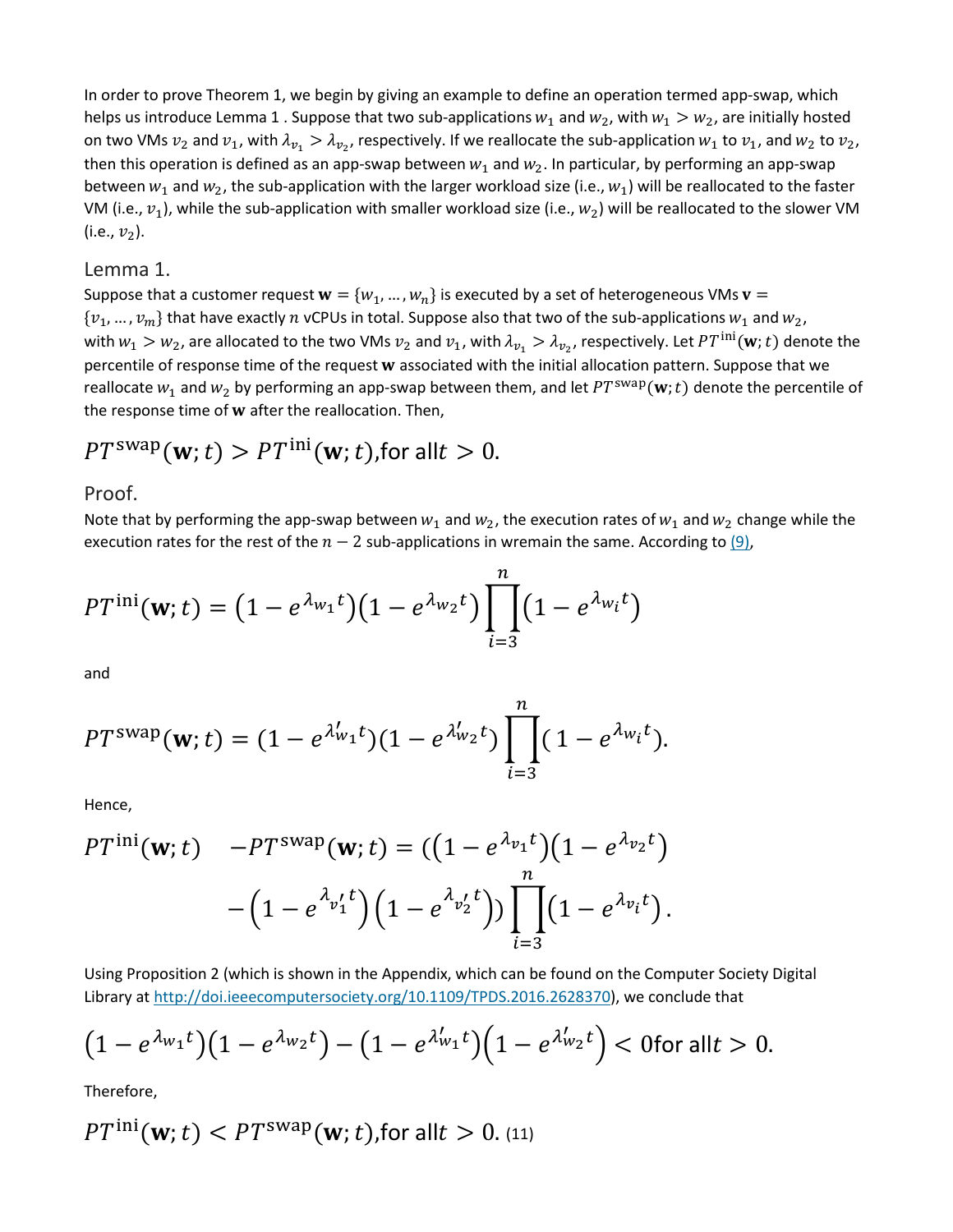### Proof of Theorem 1.

Let the *n* sub-applications in the request be allocated to the  $m$  VMs in an arbitrary initial allocation pattern. We will then implement a sequence of app-swaps between two of the  $n$  sub-applications based on a sorting algorithm, say bubble sort. After some finite number of app-swaps, there can be no more app-swaps within the  $n$  sub-applications that can be implemented. At this point, the  $n$  sub-applications are reallocated to the  $m$  VMs following the allocation pattern where the largest sub-applications is hosted on the fastest VMs. Note that this final allocation pattern obtained at the end of the sequence of app-swaps is precisely prescribed by the max-min-cloud algorithm.

With the knowledge of Lemma 1, it is clear that each app-swap enhances the performance for serving the request  $w$ . Therefore, we can claim that the maximal percentile of the response time of the request  $w$  is achieved for all  $t > 0$  by utilizing the max-min-cloud algorithm.

Next, we extend Theorem 1 by considering the general case when the set of  $m$  VMs has more than  $n$  vCPUs in total.

#### Theorem 2.

Suppose that a request with  $n$  sub-applications is to be executed by a set of  $m$  VMs that have more than *n* vCPUs in total. Then for any  $t > 0$ , the maximum percentile of the response time of the request **w** is obtained when the max-min-cloud algorithm is utilized.

#### Proof.

First, consider the case when the n sub-applications in the request are allocated to the set of  $m'$  fastest VMs, denoted by  $v_{\text{mmc}}$ , of the  $m$  VMs. Without loss of generality, we can assume that the set of VMs in  $v_{\text{mmc}}$  has exactly *n* vCPUs. (For the case when there are more than *n* vCPUs in  $v_{\text{mmc}}$ , the vCPUs that has the smallest ECU per vCPU can be ignored, since they will not be executing any sub-applications.) By Theorem 1, the best performance for serving the *n* sub-applications by the set of VMs  $v_{\text{mmc}}$  is obtained by applying the max-mincloud algorithm. In this case, we use the term  $PT_{\text{mmc}}(w; t)$  to denote the percentile of the response time of the request **w**, and the execution rates of the  $n$  sub-applications are denoted by  $\lambda_{w_1}^{\text{mmc}}$ , ...,  $\lambda_{w_n}^{\text{mmc}}$ .

Next, consider the other case when a different collection of  $m''$  VMs, denoted by  $v_{\text{arb}}$ , are selected to serve the *n* sub-applications, i.e.,  $v_{\rm arb} \neq v_{\rm mmc}$ . Without loss of generality, we can also assume that the set of VMs in  $v<sub>arb</sub>$  has exactly  $n$  vCPUs. Again by Theorem 1, the best performance is obtained by applying the max-mincloud algorithm. Let  $PT_{\text{arb}}(w; t)$  denote the percentile of the response time of the request w this scenario, and the execution rates of the  $n$  sub-applications are denoted by  $\lambda_{w_1}^{\rm arb},..., \lambda_{w_n}^{\rm arb}.$ 

Note that the VMs in  $v_{\text{mmc}}$  are the selection of the fastest VMs. Now when the max-min-cloud algorithm is utilized, the vCPU of the VM in  $v_{\rm mmc}$  is faster than the vCPU of the VM in  $v_{\rm arb}$  pair-wisely for executing the same workload, i.e.,

$$
\lambda_{w_i}^{\text{mmc}} \geq \lambda_{w_i}^{\text{arb}} \text{for } i = 1, \dots, n.
$$

Hence, we have

$$
PT_{\text{mmc}}(\mathbf{w}; t) > PT_{\text{arb}}(\mathbf{w}; t) \text{ for all } t > 0
$$

as a result of  $(4)$ . The proof of Theorem 2 is completed by noting that the selection of the collection of  $m''$  VMs is arbitrary.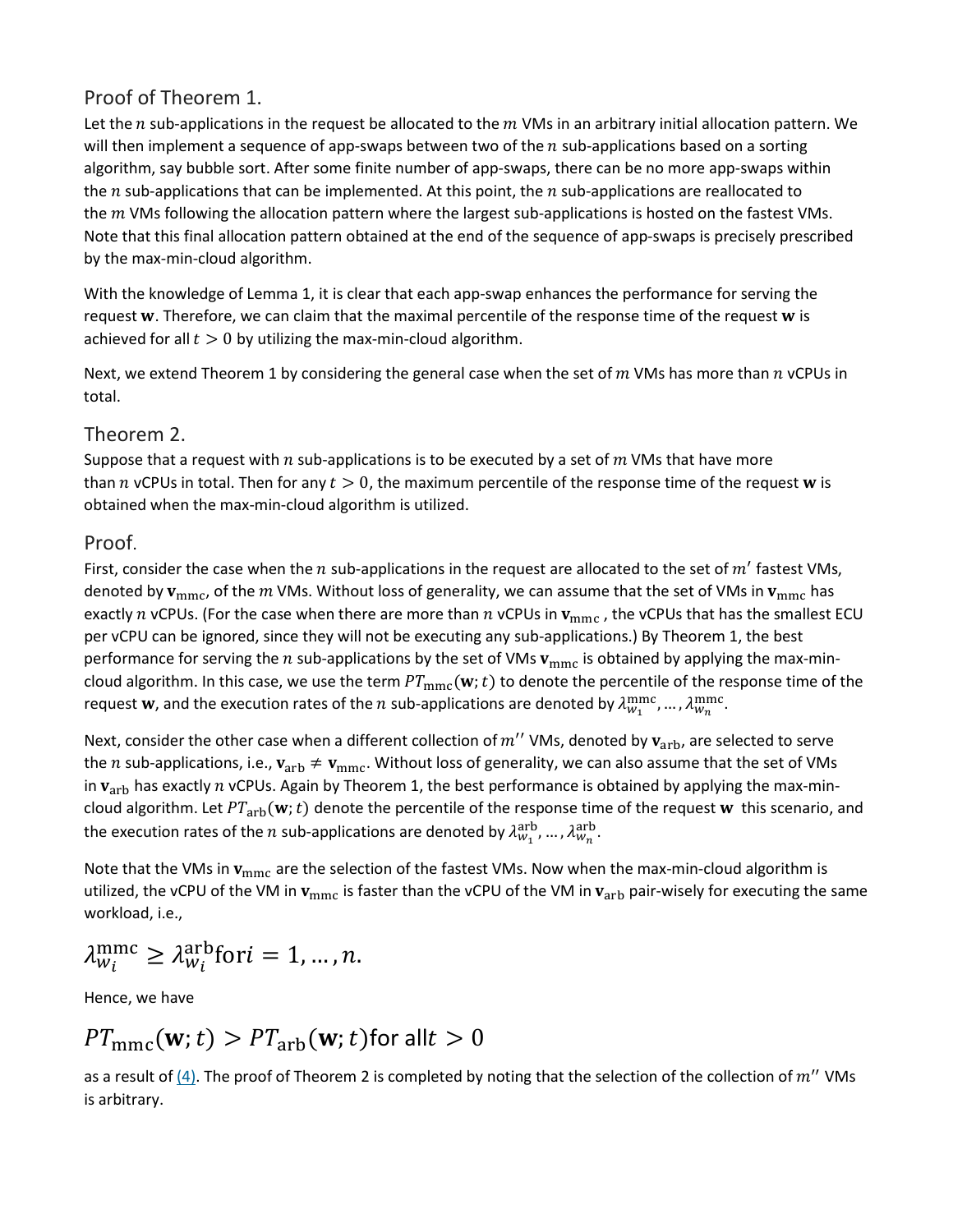Theorem 2 also implies that the minimum mean of the response time is obtained when the max-min-cloud algorithm is utilized due to Remark 1. To this end, we have rigorously proven the optimality of the max-mincloud algorithm in the sense of maximizing the percentile of the response time for any  $t > 0$  as well as minimizing the mean of the response time for serving an arbitrary customer request when a fixed set of VMs has been scheduled to serve this request.

# SECTION 5 Experimental and Simulation Results

In this section, we conduct experiments along with MC simulations to validate the efficacy of the max-min-cloud algorithm under various scenarios. To do so, we compare its performance to that of a widely-adopted workloadallocation algorithm termed the MCT-cloud algorithm, which extends the minimum completion time algorithm introduced in  $[8]$ . The MCT-cloud algorithm allocates the sub-applications in a request  $w$ , in arbitrary order, to the fastest available VM in a scheduled set of VMs v. The MCT-cloud algorithm performs well for cloud services whose virtual infrastructure consists of near-homogeneous VMs [5].

Consider the case for which a customer submits a request whose purpose is to collect and process a total of 450 MB of data from different resources. By default, such request will be divided into nine sub-applications. We assume that four VMs, including one c4.xlarge instance, one c3.large instance, one c1.medium instance and one m1.medium instance, are scheduled to serve the request. Furthermore, six workload patterns of the subapplications, which are listed in Table 2, of such request are examined. The execution times of the subapplications in the request are first assumed to be exponentially distributed.

| Request<br>pattern | workload sizes of sub-apps (MB)                     |                  | mean of response time<br>(in seconds) |                |
|--------------------|-----------------------------------------------------|------------------|---------------------------------------|----------------|
|                    | $ W_1; \ldots; W_9 $                                | theo. prediction | sim. max-min-cloud                    | sim. MCT-cloud |
|                    | [370; 10; 10; 10; 10; 10; 10; 10; 10]               | 26,522           | 26,496                                | 37,939         |
|                    | [90; 90; 90; 90; 50; 10; 10; 10; 10]                | 13,794           | 13,785                                | 19,332         |
|                    | [50; 50; 50; 50; 50; 50; 50; 50; 50]                | 13,546           | 13,547                                | 13,545         |
|                    | [ $\frac{1}{2}90$ ; 50; 50; 50; 50; 50; 50; 50; 10] | 12,953           | 12,948                                | 15,367         |
|                    | [90; 80; 70; 60; 50; 40; 30; 20; 10]                | 12,412           | 12,403                                | 16,946         |
| 6                  | [60; 60; 60; 60; 52; 52; 38; 38; 30]                | 12,104           | 12,095                                | 14,487         |

**TABLE 2** The Mean of the Response Time of Request w with Different Workload Patterns

| request       | workload sizes of sub-apps (MB)       | mean of response time (in seconds) |                                                        |        |  |  |
|---------------|---------------------------------------|------------------------------------|--------------------------------------------------------|--------|--|--|
| pattern       | $w_1, \ldots, w_9$                    |                                    | theo. prediction   sim. max-min-cloud   sim. MCT-cloud |        |  |  |
|               | [370, 10, 10, 10, 10, 10, 10, 10, 10] | 26.522                             | 26.496                                                 | 37.939 |  |  |
|               | [90, 90, 90, 90, 50, 10, 10, 10, 10]  | 13.794                             | 13.785                                                 | 19,332 |  |  |
| $\mathcal{L}$ | [50, 50, 50, 50, 50, 50, 50, 50, 50]  | 13,546                             | 13,547                                                 | 13,545 |  |  |
|               | [90, 50, 50, 50, 50, 50, 50, 50, 10]  | 12.953                             | 12.948                                                 | 15.367 |  |  |
|               | [90, 80, 70, 60, 50, 40, 30, 20, 10]  | 12.412                             | 12,403                                                 | 16.946 |  |  |
|               | [60, 60, 60, 60, 52, 52, 38, 38, 30]  | 12.104                             | 12.095                                                 | 14.487 |  |  |

To specify the calculation of the VM processing coefficient  $c_i$  of the *i*th sub-application in the proposed multitenant model, we take the word-count and the word-median programs given by Hadoop 2.7.2 as two examples of the sub-applications. In particular, our experiment is running on a Intel Core 2 Q9550 CPU desktop, whose computing power is approximately 80 percent as compared to the m4.xlarge VM provided by Amazon EC2 (i.e., the ECU of the desktop equals to 5.2). We conduct a series of experiments processing on a group of text files with different sizes. In Fig. 2, we show the experimental results of the execution times of the word-count and the word-median programs as a function of the workload size of the text files. We fit the two experimental results with two linear functions in order to calculate the corresponding VM processing coefficients of the wordcount program, say  $c_1$ , and the word-median program, say  $c_2$ , respectively. After offsetting the setup overhead of the programs, we determine that  $c_1 \approx 0.64$  and  $c_2 \approx 1.786$ .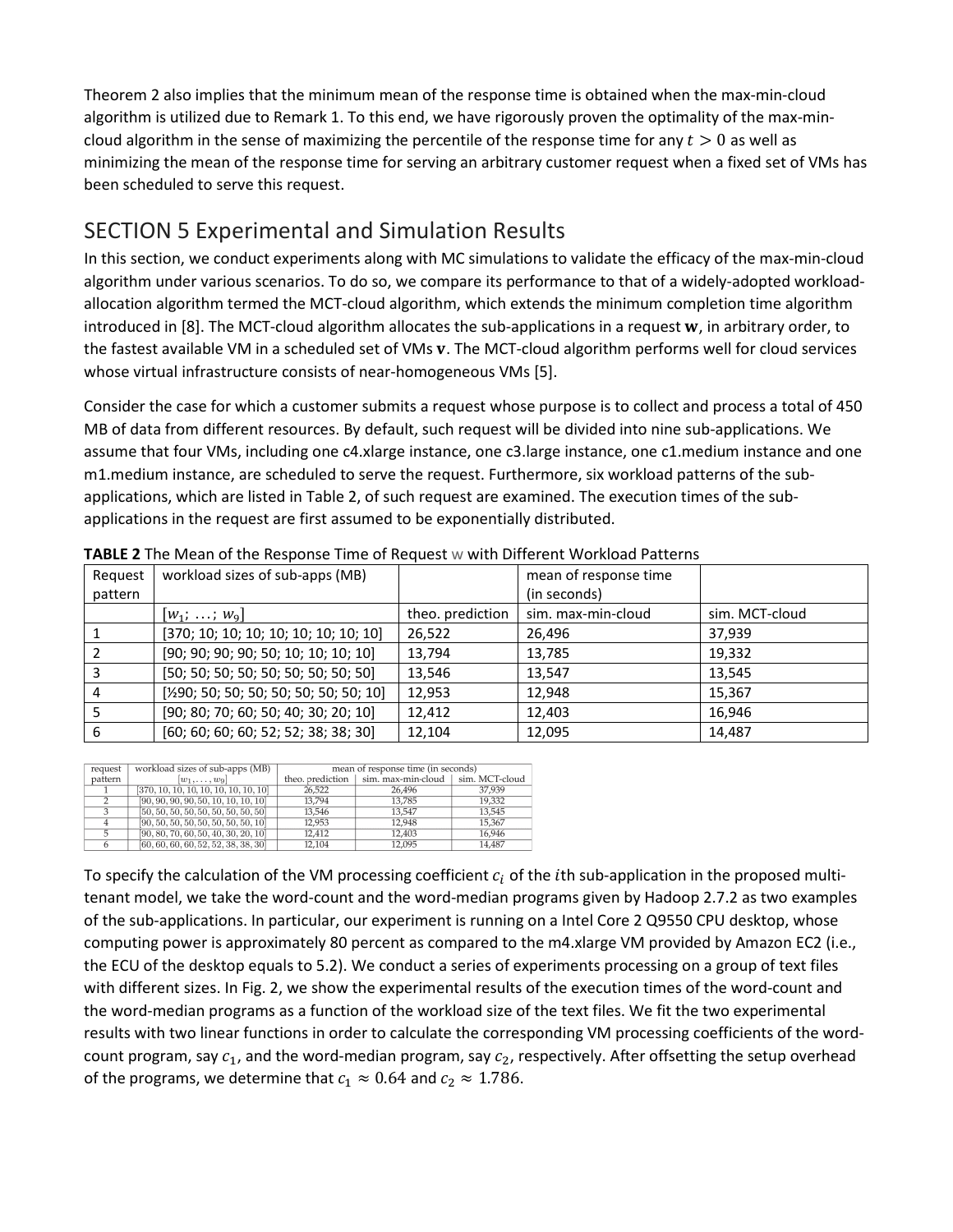

**Fig. 2.** The execution times of the word-count and the word-median programs as a function of workload size.

In reality, the value of  $c_i$  is determined by the specific cloud service that is provided by a business. Typically, the business has the prior knowledge of all the cloud services that are provided to the customers (so as to formulate the pricing strategy). Hence, a lookup table can be created by the business to store the values of the VM processing coefficients for all kinds of the sub-applications. When a customer submits his/her request, the VM processing coefficient  $c_i$  of each sub-application for  $i = 1, ..., n$  in the request can be extracted from the lookup table.

With the knowledge of the VM processing coefficient, we proceed to conduct MC simulations to show the mean of response times of the six requests for the cases when the max-min-cloud algorithm and the MCT-cloud algorithm are utilized. For convenience, the workload sizes of the nine sub-applications in the simulations have been normalized. Furthermore, we assume that  $c_1 = \cdots = c_9 = 0.0035$ , which implies that the sub-applications considered in the simulations are more sophisticated programs than the word-count or the word-median programs. In Table 2, the columns labeled as "theo." and "sim." present the results obtained from numerically evaluating the analytical characterization of  $ET(w)$  in [\(6\)](https://ieeexplore.ieee.org/document/#deqn6) and after averaging 10,000 realization of independent experiments, respectively. It is noted that the execution rates of the sub-applications cannot be determined when the MCT-cloud algorithm is utilized. Hence, there is no theoretical prediction of  $ET(w)$  for the MCT-cloud algorithm.

It can be observed from Table 2 that for any of the six patterns, the mean of the response time corresponding the max-min-cloud algorithm are less than or equal to that for the MCT-cloud algorithm. Note that the theoretical prediction of  $ET(\mathbf{w})$  matches the MC simulation results. It is also important to note that different patterns of the request w may lead to variation in the values of  $ET(w)$ , even though these patterns have the same total workload size. For example,  $ET(w)$  of "pattern 1" is 26,522 seconds, which is about two times longer than that of "pattern 6" (i.e., 12,104 seconds). This is because the workloads in "pattern 1" are highly unbalanced as compared to the distribution of the ECU per vCPU of the four scheduled VMs that serve the request. Meanwhile, the workloads in "pattern 6" have the most similar distribution of ECU per vCPU of the four VMs among the six patterns of the request under study.

Next, in Fig. 3, we show the percentile of the response time of the request w by applying the max-min-cloud algorithm and the MCT-cloud algorithm (for the six patterns described earlier). The solid curves representing the theoretical predictions are obtained by evaluating  $(2)$  numerically when the max-min-cloud algorithm is utilized. The MC simulation results marked by squares and crosses are presented respectively for the max-min-cloud algorithm, and the MCT-cloud algorithm. Each point in the MC simulations are averaged using 10,000 independent experiments. As expected, the max-min-cloud algorithm leads to larger values of  $PT(\mathbf{w};t)$  for all  $t > 0$ . Here too, our theoretical predictions agree well with the MC results when the max-min-cloud algorithm is utilized. It is interesting to observe in Fig. 3 c that all the curves for "pattern 3" coincide. This is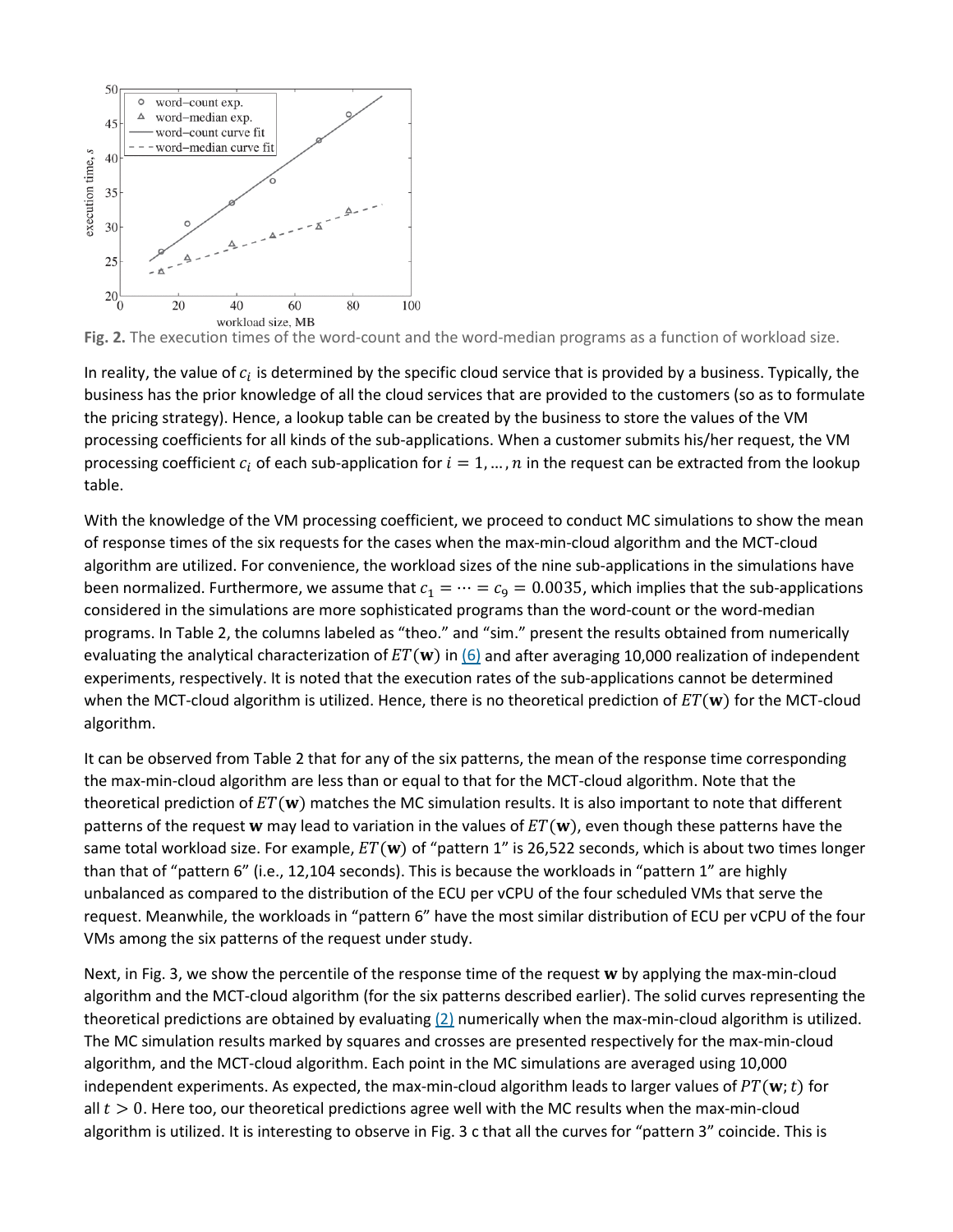because all the nine sub-applications in the request have the same workload size. As such, there is no difference for allocating sub-applications in the request when the two algorithms are utilized.



**Fig. 3.** Percentile of the response time of request (higher value implies a better performance).

To better illustrate the impact of the workload pattern of the request on  $PT(\mathbf{w};t)$  we also show results obtained by theoretical predictions for the six workload patterns of the request together in Fig. 4.



<sup>tume, s</sup> x 10<sup>4</sup><br>**Fig. 4.** Percentile of the response times for the six patterns.

Next, we illustrate the optimality of the max-min-cloud algorithm when the execution times of the subapplications are not exponentially-distributed (but with the same execution rates as the times are exponentiallydistributed). Specifically, we consider two cases when the execution times are (a) truncated normally-distributed whose variance is one third of its mean (as similarly considered in [5]) and (b) Erlang-distributed. The corresponding percentile of the response time of the "pattern 4" under these two distributions are shown in Figs. 5a and 5 b, respectively.



**Fig. 5.** Percentile of the response times, where the execution times of the sub-applications in the request are (a) truncated normally-distributed and (b) Erlang-distributed.

It can be observed by comparing the results from Figs. 5 and 3d to find that the superiority of the max-min-cloud algorithm over the MCT-cloud algorithm is more profound versus the case when the execution times of the subapplications are not exponentially-distributed. For example, in Figs. 5a and 5b when  $t = 8,000$  seconds, the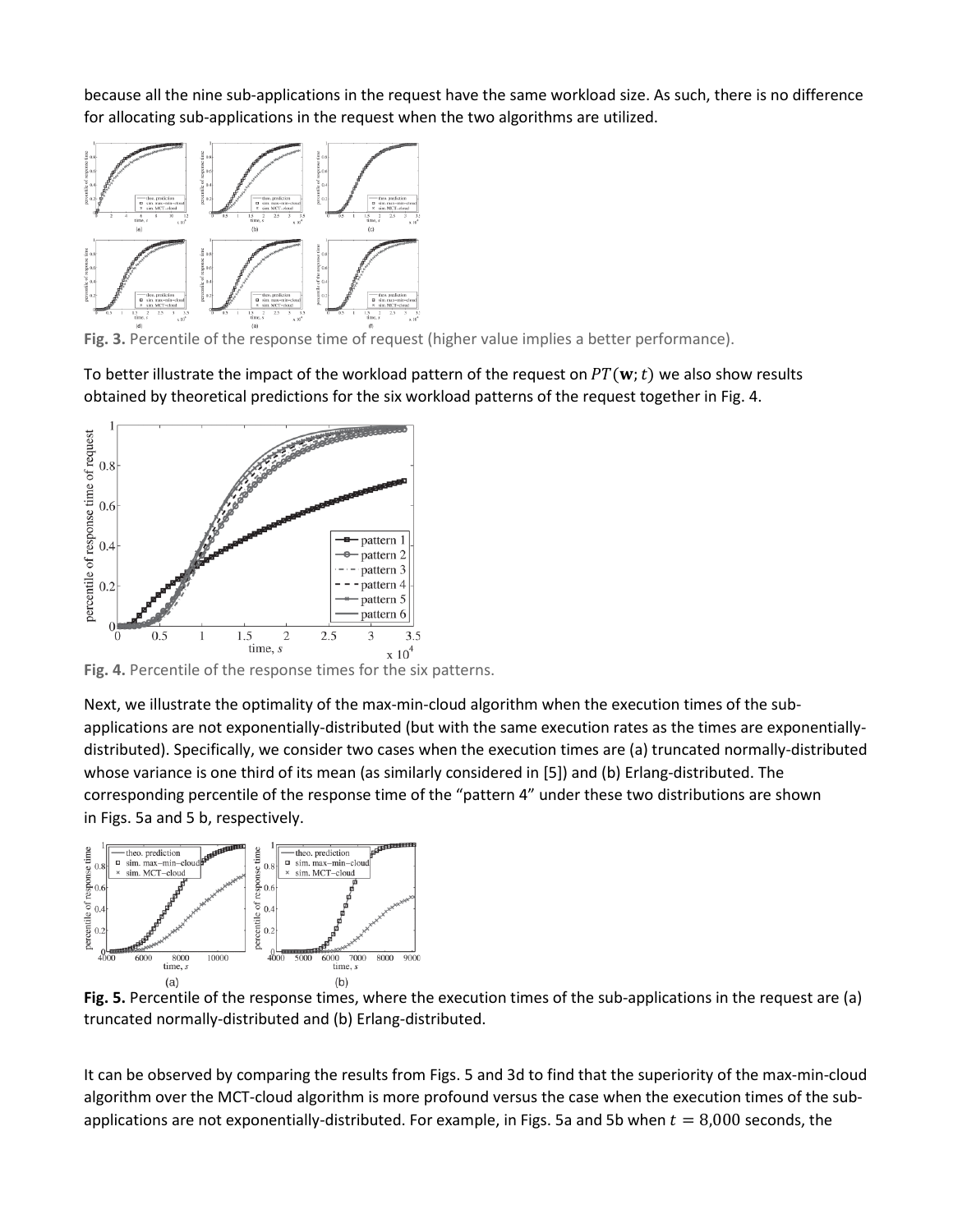max-min-cloud algorithm can lead to approximately 0.5 and 0.6 higher probability for completing the request than that for the MCT-cloud algorithm. Meanwhile in Fig. 3d such probability is less than 0.1.

# SECTION 6 Efficient Resource Provisioning

When a customer submits his/her request, the amount of computing resources (namely a set of VMs) for serving this request needs to be determined and scheduled before the execution of the request. To schedule an appropriate set of VMs for serving customer requests is a challenging problem, which is typically termed as resource provisioning in the cloud [20]. Here the challenge in devising an efficient provisioning strategy is twofold. On one hand, the business must provide a service that would not miss the deadlines for customers (i.e., avoid under-provisioning). On the other hand, the business must try to maximize its profit or keep the cost at a minimum for operating the cloud service (i.e., avoid over-provisioning).

Therefore, our goal is to find an efficient provisioning strategy that brings as much profit or revenue to the business as possible. To this end, in this section we propose the minimum-provisioning-cost resourceprovisioning strategy for serving the incoming customer requests and compare its performance with other resource-provisioning strategies via MC simulations.

### 6.1 The MPC Resource-Provisioning Strategy

In brief, the idea is to minimize provisioning costs while guaranteeing the performance for serving customer requests. Specifically, suppose that there are  $M$  types of VMs that can be chosen by the business to serve a customer request  $w = \{w_1, ..., w_n\}$ . The *j*th type VM has  $k_j$  vCPUs and its usage price per unit of time is denoted as price<sub>j</sub>. The MPC strategy needs to determine the appropriate set of VMs, denoted by  $s = \{s_1, ..., s_j, ..., s_M\}$ , to be scheduled to serve the request w. Here, sjrepresents the number of jth type VM in s for  $j = 1, ..., M$ . We model the provisioning cost for serving the request w as the product of the total price paid for using the set of VMs s and the mean of the response time of the request w. Mathematically, we define the provisioning cost as

$$
C(\mathbf{s}) = ET(\mathbf{w}) \sum_{j=1}^{M} \text{price}_{j} . (12)
$$

The set of VMs determined by the MPC strategy is the set **s** that minimizes  $C(s)$  subject to the following three constraints:

(a)  $\sum_{i=1}^{M} k_j s_j \geq n$  $k_j s_j \ge n$ , namely the total number of vCPUs of the VMs in **s** should be greater than or equal to the  $i=1$ number of sub-applications in the request  $w$ .

(b)  $\sum_{i=1}^{\infty} k_j s_j \leq n + \max_{j=1,\dots,M} (k_j).$ M  $_{l=1}$ In light of the optimality proof of the max-min-cloud algorithm given in Section 4.2, it is clear that the redundant and idle VMs/vCPUs that do not run any workload do not enhance the service performance of the customer request.

(c)  $PT(\mathbf{w}; t_D) \ge \alpha$ . Given the desired response time  $t_D$ , the probability of completing the request w before  $t_D$  should be greater than or equal to a certain confidence factor  $\alpha$ . Here  $PT(\mathbf{w};t_D)$  is computed by utilizing the max-min-cloud algorithm.

To solve this optimization problem required by the MPC strategy, we have to exhaustively check all the combinations of possible values of  $n_1, n_2, ...,$  and  $n_M$  that satisfy the three constraints. The solution is one of the elements in the search space that leads to the minimum  $C(s)$ . However, it is important to note that constraints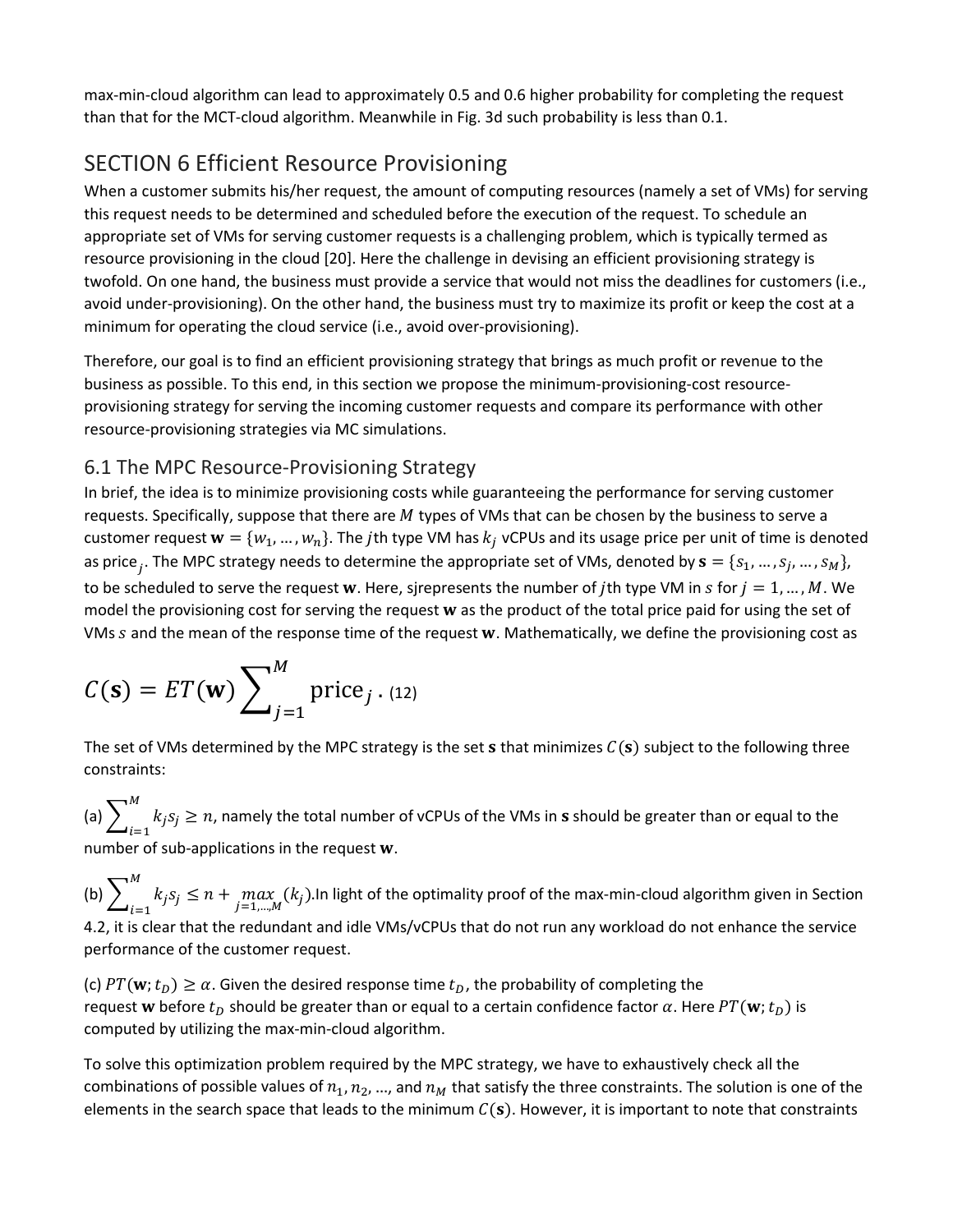(a) and (b) together reduce the size of the search space. Hence, the computational complexity for finding the solution is much lower than a typical combinatorial optimization problem.

Next, we investigate the efficacy of the MPC strategy under two practical scenarios when the arrival of customer requests is unpredictable and predictable. For the unpredictable case, we assume that on-demand VMs are utilized to serve the customer requests and the virtual cloud-service infrastructure is elastic. For the predictable case, on the other hand, reserved VMs are utilized and the virtual cloud-service infrastructure is fixed.

### 6.2 Elastic Virtual Cloud-Service Infrastructure with On-Demand VMs

Consider a scenario where the arrival of customer requests is highly dynamic and unpredictable. In this case, ondemand VMs are typically used by the business for serving these requests. The business can take full advantage of the elasticity of the cloud, i.e., the VMs in the virtual infrastructure can be unilaterally expanded and reduced depending upon the demand [15], [36] . The cost for operating the cloud service on an elastic virtual infrastructure is pay-per-use, i.e., the longer a VM is used the more the business pays.

Next, we present an experimental study to illustrate the efficacy of the MPC strategy. The setting of the experiment is similar to what we have in Section 5. In particular, we assume that four types of VMs, including c4.xlarge, c3.large, c1.medium and m1.medium, can be chosen to serve the customer requests. The costs for utilizing these four VMs (per hour) are listed in Table 1. For one realization of the experiment, we assume that 100 customers submit their requests to the virtual infrastructure. Here, each request is randomly chosen from eight different patterns of a request with 450 MB workload size as listed in Table 3.

| pattern#       | workload sizes of sub-apps (MB)          |
|----------------|------------------------------------------|
| 1              | [80; 70; 60; 50; 40; 40; 35; 30; 25; 20] |
| 3              | [80; 80; 45; 45; 45; 45; 45; 45; 10; 10] |
| 3              | [90; 90; 50; 50; 50; 50; 50; 10; 10]     |
| 4              | [90; 80; 70; 60; 50; 40; 30; 20; 10]     |
| 5              | [90; 80; 70; 65; 55; 40; 30; 20]         |
| 6              | [90; 90; 60; 60; 55; 55; 20; 20]         |
| $\overline{7}$ | [90; 80; 70; 60; 60; 50; 40]             |
| 8              | [90; 85; 65; 65; 65; 50; 30]             |

| TABLE 3 Eight Patterns of a Request with 450 MB Workload Size |  |  |
|---------------------------------------------------------------|--|--|
|                                                               |  |  |

| pattern # | workload sizes of sub-apps (MB)            |
|-----------|--------------------------------------------|
|           | $[80, 70, 60, 50, 40, 40, 35, 30, 25, 20]$ |
|           | $[80, 80, 45, 45, 45, 45, 45, 45, 10, 10]$ |
| З         | [90, 90, 50, 50, 50, 50, 50, 10, 10]       |
| 4         | [90, 80, 70, 60, 50, 40, 30, 20, 10]       |
| 5         | [90, 80, 70, 65, 55, 40, 30, 20]           |
| 6         | [90, 90, 60, 60, 55, 55, 20, 20]           |
|           | [90, 80, 70, 60, 60, 50, 40]               |
| x         | [90, 85, 65, 65, 65, 50, 30]               |

In this scenario, the metric to be used for evaluating the efficacy of a resource-provisioning strategy is the average profit for serving a certain number of customers. We further assume that the business can earn (1) full revenue from a customer if his/her request is completed within the desired response time; (2) half revenue if the completion time is larger than the desired response time but smaller than or equal to two times of the desired response time; (3) nothing if the completion time is larger than two times of the desired response time. Hence, the revenue for serving a customer (same for the eight patterns) is written as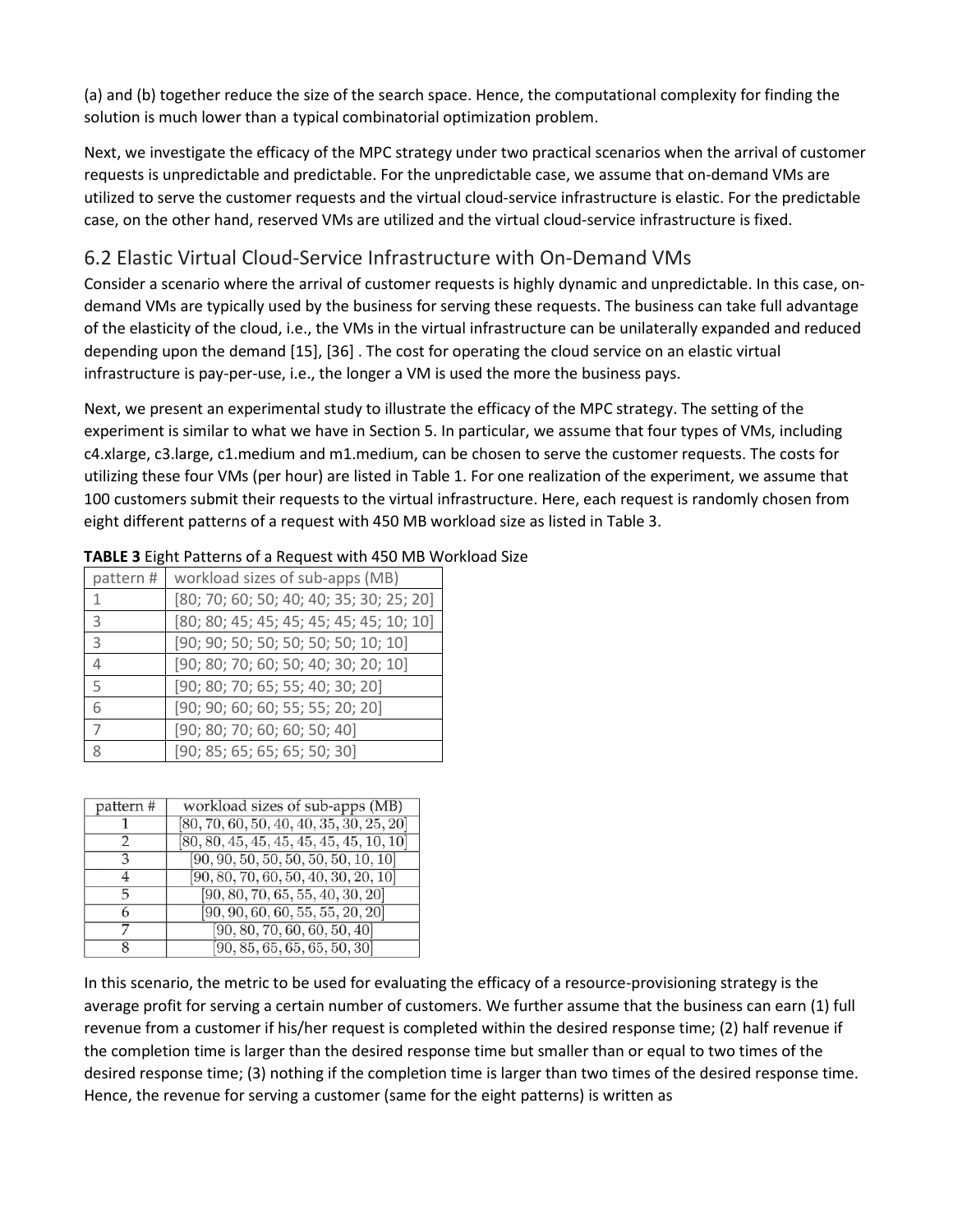$$
rev(\mathbf{w}) = \begin{cases} r|\mathbf{w}| & \text{if } T_{\mathbf{w}} \leq t_D \\ r|\mathbf{w}|/2 & \text{if } t_D < T_{\mathbf{w}} \leq 2t_D. \text{ (13)} \\ 0 & \text{if } T_{\mathbf{w}} > 2t_D. \end{cases}
$$

Here,  $r$  is the rated revenue for finishing a unit of workload (e.g., 1 MB data in our experiment) within the desired response time. The term  $|w|$  denotes the total workload size of the request  $w$ , i.e.,  $|w| = \sum_{i=1}^n w_i$ . Hence the profit for serving a customer is

# $\text{profit}(w) = \text{rev}(w) - C(s)$ . (14)

For comparison, we apply two other commonly-used and straightforward resource-provisioning strategies as benchmarks. One is the greedy-provisioning strategy, where the minimum number of VMs with the highest ECU that have at least  $n$  vCPUs will be scheduled to serve a request. The other is the random-provisioning strategy, where VMs that have at least  $n$  vCPUs will be randomly chosen and scheduled to serve a request.

The average profit for serving 100 customer requests as a function of the desired response time are shown in Fig. 6. The rated revenue per unit of workload is assumed  $r = 0.005$  (namely 0.5 cent per MB). The three curves represent the results obtained from utilizing the GP strategy, the RP algorithm and the MPC strategy, respectively. Each point in the three curves is averaged by 1,000 realizations. As expected, the average profit increases as tD becomes larger. It is clear that the MPC strategy outperforms the other two strategies in terms of generating more profit for the business under any  $t<sub>p</sub>$ . It is also interesting to find that the GP strategy outperforms the RP strategy when  $t_D < 19,000$  seconds but falls behind when  $t_D < 19,000$  seconds. The reason here is that the RP strategy is not able to guarantee the service performance. As a result, a substantial proportion of the requests may be completed beyond  $t<sub>D</sub>$  when the desired response time is relatively short, and this leads to a large loss in revenue. Meanwhile, when the desired response time is relatively long, the main factor to determine the revenue is the provisioning cost. Hence the performance of the GP strategy becomes worse as  $t<sub>D</sub>$  increases. In summary, the MPC strategy overcomes the inherent shortcomings of the other two resource-provisioning strategies and emerges the best performance in terms of generating the most profit.



**Fig. 6.** The average profit for serving 100 customer requests as a function of the desired response time.

The results shown in Fig. 6 are highly helpful for businesses negotiating with their customers on some critical attributes of the SLAs, e.g., such as the charge plan and the desired response time for serving the requests. For convenience, in Fig. 7 we show a flowchart for efficiently serving dynamically arriving customer requests in an elastic virtual cloud-service infrastructure with on-demand VMs.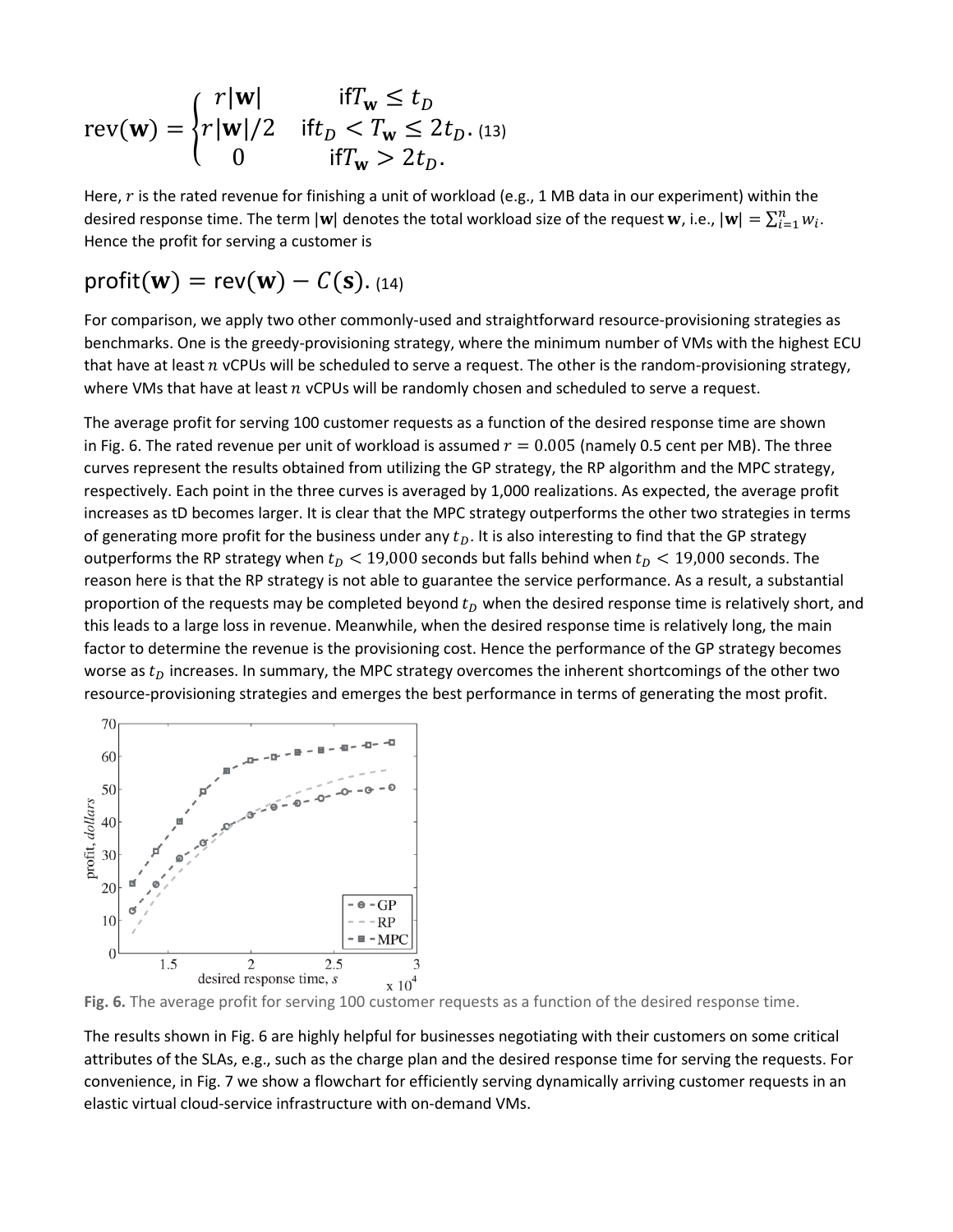



#### 6.3 Fixed Virtual Cloud-Service Infrastructure with Reserved VMs

Next, we consider another practical scenario when all the VMs in the virtual cloud-service infrastructure are reserved, and no on-demand VMs will be added to the virtual infrastructure. Such cloud service is typically used when the response time is not the first concern by the customers, and the arrival of the customers follows a certain pattern. The advantages of utilizing reserved VMs compared to the on-demand VMs include less cost (e.g., a significant discount up to 75 percent in Amazon EC2 [23]) for obtaining the same amount of computing power per unit time and the ease of maintenance and management of the VMs in the virtual infrastructure.

In this case, the virtual cloud-service infrastructure and the cost for operating such cloud service is fixed. When a customer submits his/her request, the business can only utilize the available VMs in the fixed virtual infrastructure to serve the request. The business also has the right to reject a customer's request [37] if there is insufficient computing resource (i.e., number of available VMs). We also assume that the business can earn full revenue from a customer as long as his/her request is accepted.

Note that the MPC strategy proposed in Section 6.1 needs to be slightly modified by adding one more constraint in order to suit the fixed virtual infrastructure:

(d)  $s_i \le N_i$ ,  $j = 1, ..., M$ , that is, the number of VMs in **s** is limited by the number of available VMs, denoted by  $N_i$  for  $j = 1, ..., M$ , in the virtual cloud-service infrastructure.

It is possible that there may be no solution to this optimization problem when constraint (d) is added. This implies that there is insufficient number of available VMs to serve the request and such request will be rejected.

Clearly when fixed virtual infrastructure is utilized, an efficient resource-provisioning strategy aims to serve as many customers as possible. Hence, we use the rejection rate of customers to be served as a metric to evaluate the performance of a resource-provisioning strategy. Next, we present an experimental study to illustrate the efficacy of the MPC strategy in the case only the reversed VMs are utilized to serve the dynamically arriving customers.

Suppose that the fixed virtual cloud-service infrastructure consisted of 150 reserved VMs, comprising 15 c4.xlarge VMs, 30 c3.large VMs, 45 c1.medium VMs and 60 m1.medium VMs. Customers submit their requests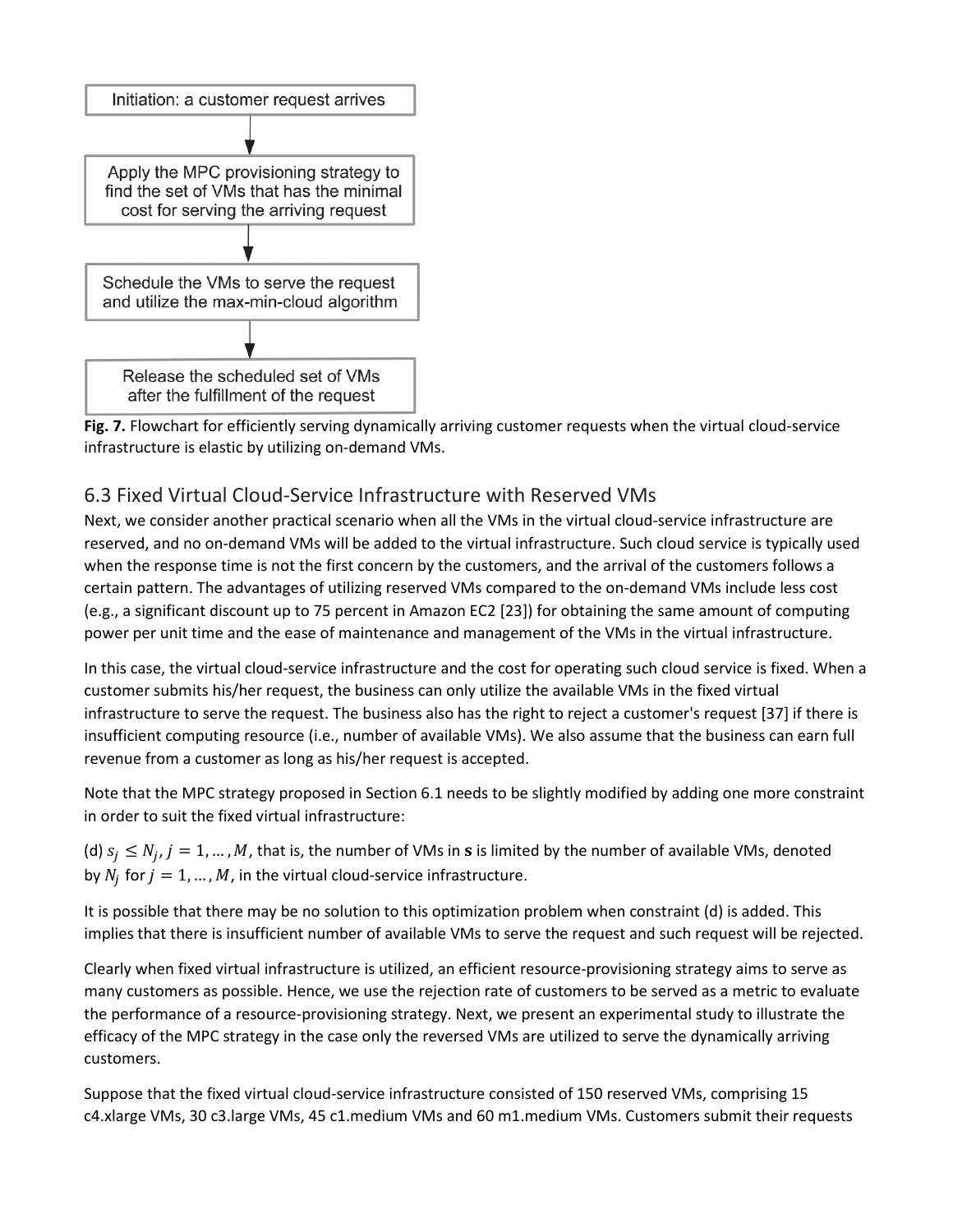sequentially following a Poisson process with arrival rate λc. The rejection rate of the ith customer (averaged over 10,000 realizations) is shown in Fig. 8 for  $\lambda_c=8.28$  hour<sup>-1</sup>. The three curves represent the results obtained by utilizing the GP strategy, the RP strategy and the MPC strategy, respectively. It can be observed that the rejection rate starts increasing after the service of about 30 requests and then becomes stable after serving 50 to 60 requests. The MPC strategy leads to the minimum steady-state rejection rate compared to the other two strategies.



**Fig. 8.** The rejection rate for serving 100 customers as a function of the index of the customers.

In Fig. 9, we further show the steady-state rejection rate for customer requests as a function of the arrival rate,  $\lambda_c$ . It is noted that the MPC strategy again outperforms the other two strategies in terms of reducing the steady-state rejection rate for any  $\lambda_c$ . The GP strategy has the worst performance in this scenario. The difference in the performance of the three strategies is subtle only when  $\lambda_c < 5$  hour<sup>-1</sup> and  $\lambda_c > 50$  hour<sup>-1</sup>. This is simply because that either none or all of the customer requests will be rejected if the average time between the arrivals of two requests (namely  $1/\lambda_c$ ) is relatively too long or too short compared to the average response time of a request, respectively.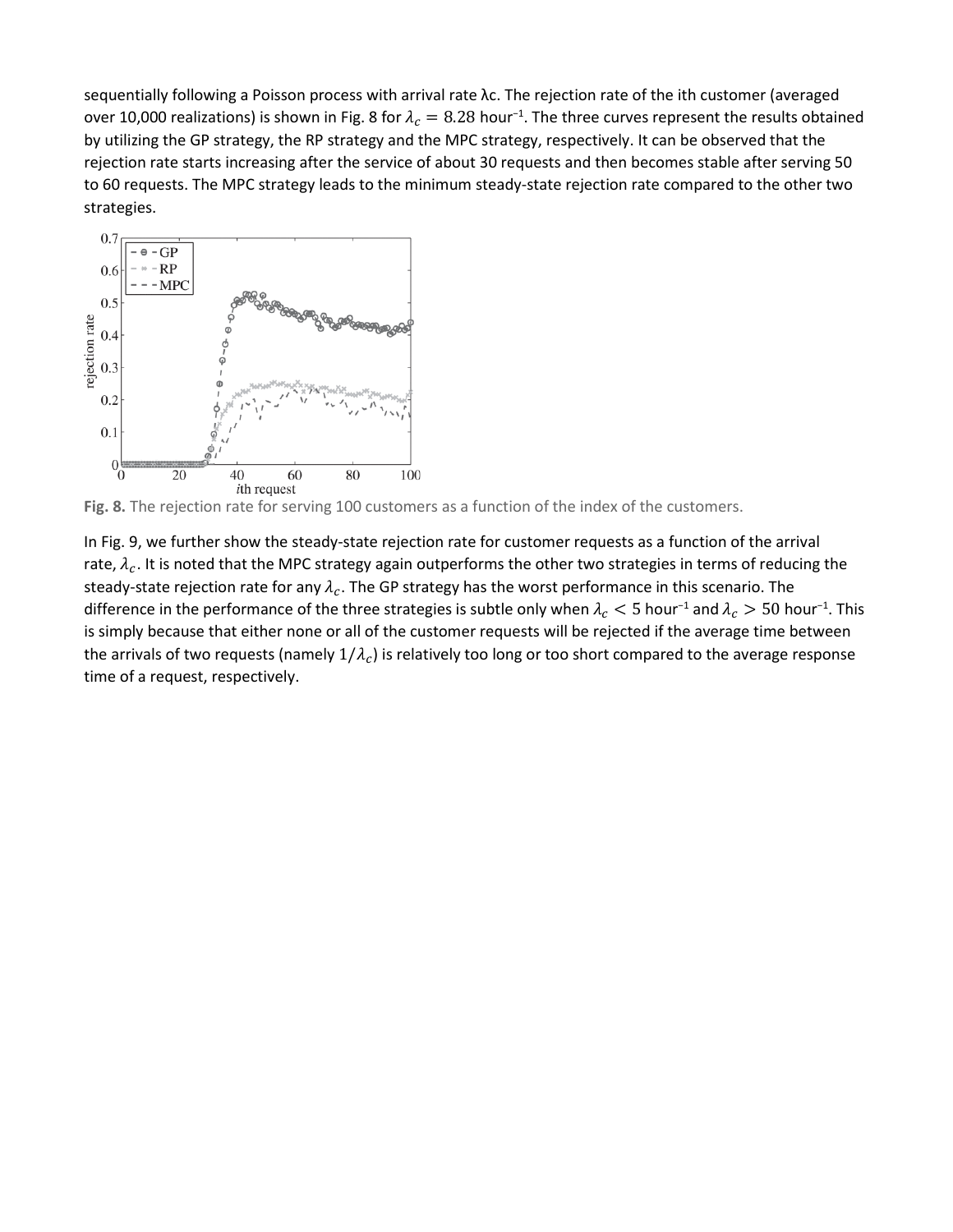

**Fig. 9.** (a) The steady-state rejection rate (smaller is better) under three resource-provisioning strategies as a function of arrival rate of the customer requests, and (b) the zoomed-in version of left half of Fig. 9a.

As seen in Fig. 9, the GP strategy in general yields the worst performance by having the largest steady-state rejection rate among the three strategies. It is also noted that the MPC strategy outperforms the RP strategy about 2-5 percent in the sense of reducing the steady-state rejection rate when  $5 < \lambda_c < 20$  hour<sup>-1</sup>. The superiority of the MPC strategy is not as prominent as in the previous scenario when the virtual cloud-service infrastructure is elastic and on-demand VMs are utilized. However, the MPC strategy still gives tremendous benefits for this particular scenario, since the cloud service based upon reserved VMs is typically running for long terms, i.e., several years. Reducing the steady-state rejection rate by 5 percent directly implies an increase in the generated revenue by 5 percent. Overall, investigation of the steady-state rejection rate in the cloud (as shown in Fig. 9 ) can help businesses better understand how much VMs they need to purchase in order to maintain a high quality of service and satisfy their customers, which implies keeping the rejection rate to a minimum. For convenience, we show in Fig. 10a flowchart for efficiently serving dynamically arriving customer requests in a fixed virtual cloud-service infrastructure with reserved VMs.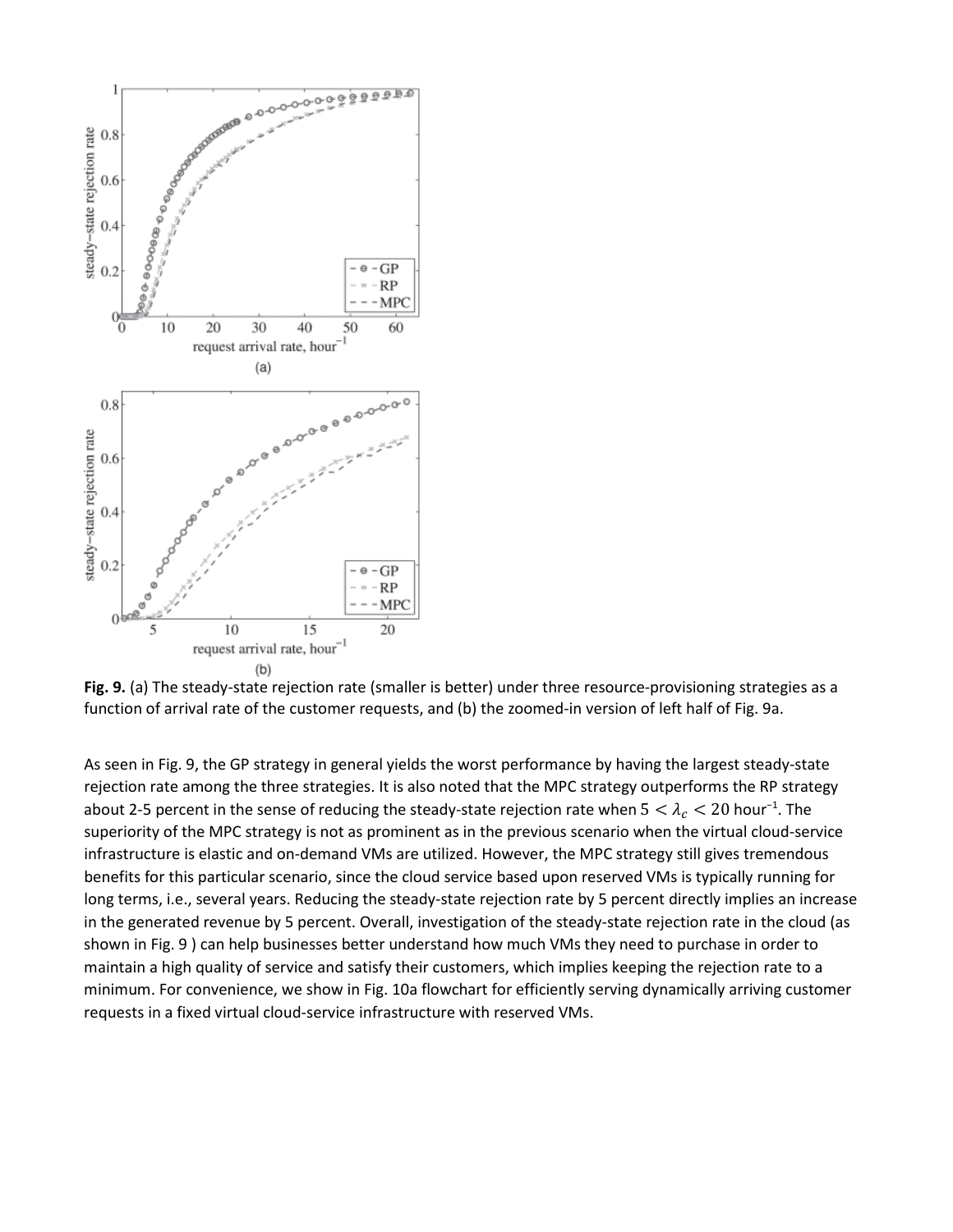



# SECTION 7 Conclusions and Future Extensions

In this paper we have proposed a novel probabilistic framework to model the service of customers in the cloud. The model considers essential features and concerns in modern cloud services including the multi-tenancy characteristic, the heterogeneity of VMs in the virtual infrastructure and the stochastic response times for serving a request with general probability distribution. To this end, the percentile and mean of the stochastic response times of customer requests have been analytically characterized in closed form. These two quantities are widely-used metrics for evaluating the performance of cloud services in the research community as well as cloud SLAs.

Based upon the proposed cloud-service framework, we have devised a max-min-cloud algorithm for allocating the sub-applications (i.e., workloads) in an arriving request to VMs. We have rigorously proved the optimality of the max-min-cloud algorithm and further conducted extensive experiments and MC simulations to demonstrate its optimality under various scenarios. As a byproduct of the max-min-cloud algorithm, we also devised an efficient resource-provisioning strategy, termed the MPC strategy, for determining the appropriate amount of computing resources in the cloud required to serve dynamically arriving customer requests. Our practical case study shows that utilizing the MPC strategy can yield a 10-40 percent increase in profit to businesses compared to other resource-provisioning strategies when the cloud service is based upon on-demand VMs. On the other hand, when the cloud service is based upon reserved VMs with fixed cost, we have found that the MPC strategy outperforms the other strategies by accepting 2-20 percent more requests when customers are submitting their requests with a normal pace.

The results presented in this paper are not limited to the case when cloud-service performance is dependent merely on the ECU (i.e., vCPU speed) of the VMs. Namely, our framework can also be extended to scenarios when the cloud-service performance is determined and affected by other factors, such as network bandwidth and energy consumption. For example, consider the data transmission service in the cloud where data throughput is the key performance metric. In this case, the throughput is mainly dependent upon the network bandwidth of the VMs that are used to process and transfer data. To improve the utilization of the network bandwidth, the network bandwidth in a VM is typically shared by several workloads/tenants. Hence, we can replace ECU with network bandwidth in the proposed multi-tenant framework to characterize the cloud-service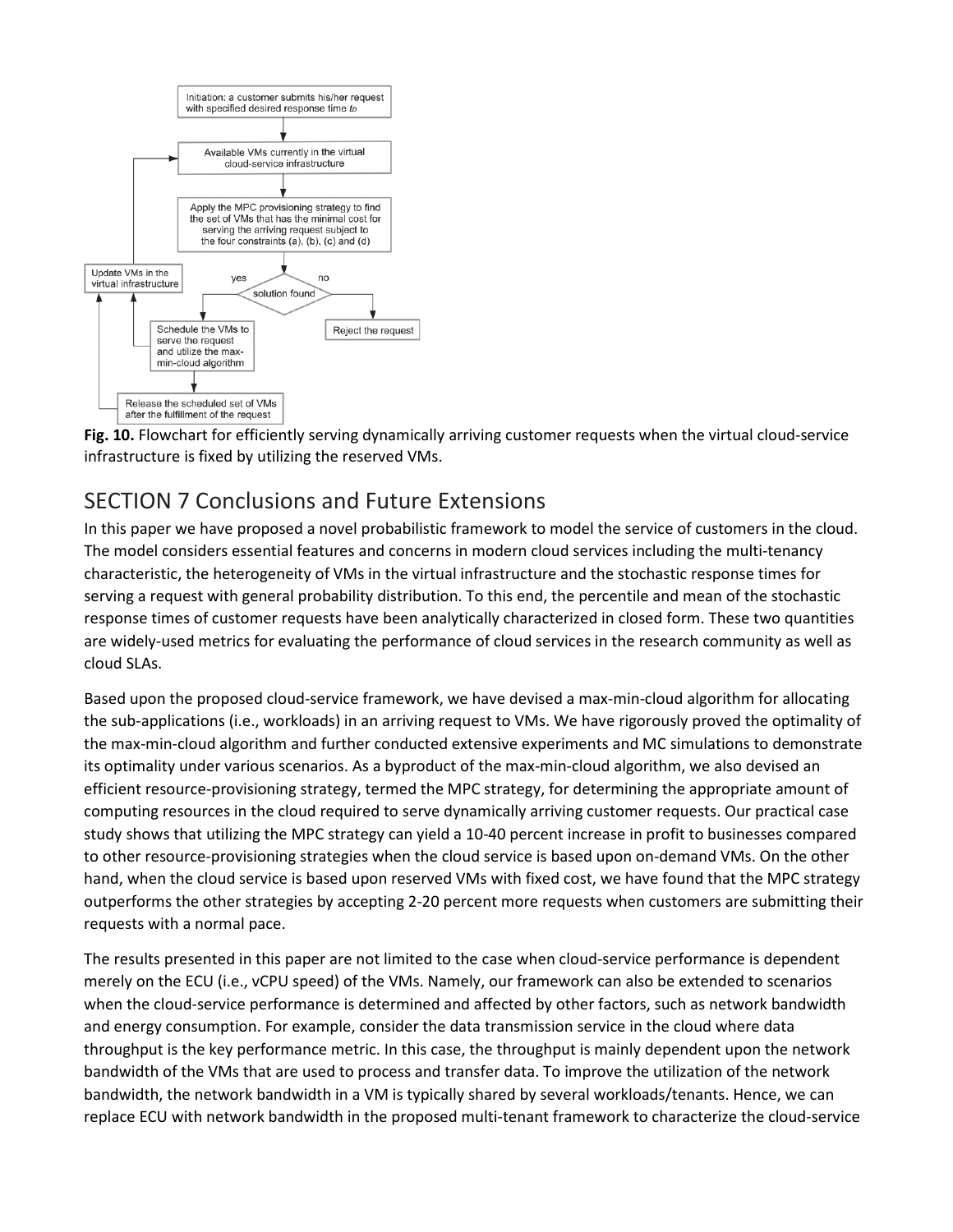performance. Here the max-min-cloud algorithm is also useful for optimizing the utilization of network bandwidth in the VMs. In cases when energy consumption of VMs dominates the total provisioning cost of the VMs, the MPC strategy can also be extended to include energy consumption of the VMs in the cost model.

Future extensions may include addressing the case when sub-applications are heavily consuming memory or storage space. In such a case, the memory/space capacity of VMs has to be taken into account and the max-mincloud algorithm may become suboptimal. It is also of interest to examine the performance of the max-min-cloud algorithm by considering the performance interference phenomenon in VMs when a large number of subapplications are executed in the same VM.

### Acknowledgments

This work was made possible by the NPRP 5-137-2-045 grant from the Qatar National Research Fund (a member of the Qatar Foundation). The statements made herein are solely the responsibility of the authors. The authors are very grateful for this support.

### References

- **1.** K. Xiong, H. Perros, "Service performance and analysis in cloud computing", Proc. IEEE World Conf. Serv., pp. 693-700, 2009.
- **2.** B. Yang, F. Tan, Y. Dai, S. Guo, "Performance evaluation of cloud service considering fault recovery", Proc. 1st Int. Conf. Cloud Comput., pp. 571-576, 2009.
- **3.** H. Khazaei, J. Mišić, V. B. Mišić, "Performance analysis of cloud computing centers using M/G/m/m+r queueing systems", IEEE Trans. Parallel Distrib. Syst., vol. 23, no. 5, pp. 936-943, May 2012.
- **4.** B. Yang, F. Tan, Y.-S. Dai, "Performance evaluation of cloud service considering fault recovery", J. Supercomputing, vol. 65, pp. 426-444, 2013.
- **5.** S. Yeo, H. Lee, "Using mathematical modeling in provisioning a heterogeneous cloud computing environment", Computer, vol. 44, no. 8, pp. 55-62, 2011.
- **6.** Z. Wang, M. M. Hayat, N. Ghani, K. B. Shaban, "A probabilistic multi-tenant model for virtual machine allocation in cloud systems", Proc. 3rd IEEE Int. Conf. Cloud Netw., pp. 339-343, 2014.
- **7.** T. Braun et al., "A comparison of eleven static heuristics for mapping a class of independent tasks onto heterogeneous distributed computing systems", J. Parallel Distrib. Comput., vol. 61, no. 6, pp. 810-837, 2001.
- **8.** G. Ritchie, J. Levine, "A fast effective local search for scheduling independent jobs in heterogeneous computing environments", 2003.
- **9.** S. T. Maguluri, R. Srikant, L. Ying, "Stochastic models of load balancing and scheduling in cloud computing clusters", Proc. IEEE INFOCOM, pp. 702-710, 2012.
- **10.** G. Juve, E. Deelman, "Resource provisioning options for large-scale scientific workflows", Proc. IEEE 4th Int. Conf. e-Sci., pp. 608-613, 2008.
- **11.** J. Yang, J. Qiu, Y. Li, "A profile-based approach to just-in-time scalability for cloud applications", Proc. IEEE Int. Conf. Cloud Comput., pp. 9-16, 2009.
- **12.** S. Chaisiri, B.-S. Lee, D. Niyato, "Optimal virtual machine placement across multiple cloud providers", Proc. IEEE Asia-Pacific Serv. Comput. Conf., pp. 103-110, 2009.
- **13.** S. Chaisiri, B.-S. Lee, D. Niyato, "Optimization of resource provisioning cost in cloud computing", IEEE Trans. Serv. Comput., vol. 5, no. 2, pp. 164-177, Apr. 2012.
- **14.** I. Foster et al., "Cloud computing and grid computing 360-degree compared", Proc. Grid Comput. Environ. Workshop, pp. 1-10, 2008.
- **15.** T. Sridhar, "Cloud computing—A primer", Internet Protocol J., vol. 12, no. 3, pp. 2-19, 2009.
- **16.** Q. Zhang, L. Cheng, R. Boutaba, "Cloud computing: State-of-the-art and research challenges", J. Internet Serv. Appl., vol. 1, no. 1, pp. 7-18, 2010.